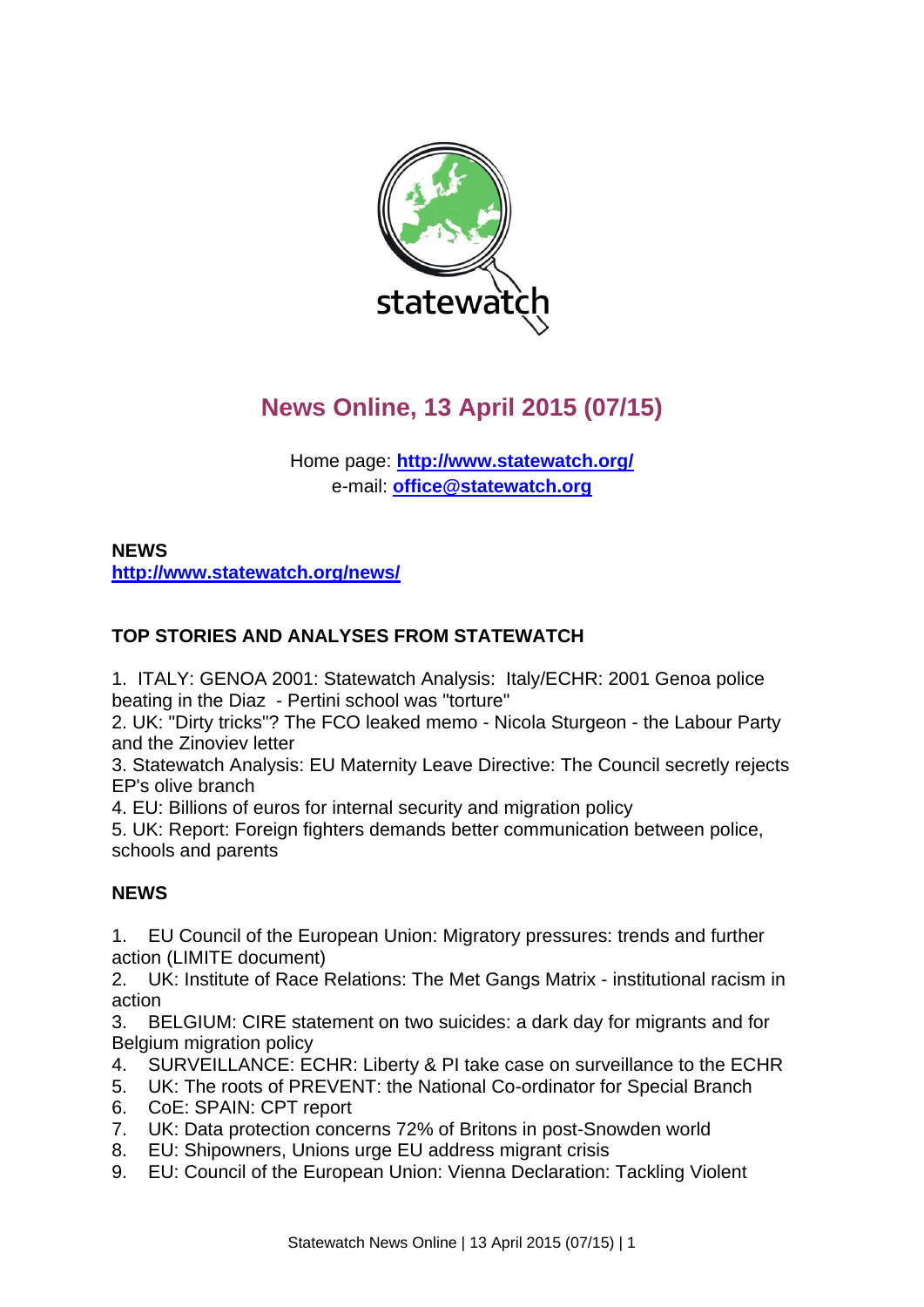Extremism and Terrorism (LIMITE doc)

10. UK: Met adopts "Kafkaesque position" on secret surveillance database

11. EU: Council of the European Union: "Foreign fighters": the EU response to UNSC Resolution 2178 (LIMITE documents)

12, EU: Council of the European Union: Cyber Security, Restrictive Sanctions, PRUM automated database LIMITE documents)

13. EU: DATA RETENTION JUDGMENT: European Parliament: Legal Services: **Opinion** 

14. UK-ECHR: The killing of Jean Charles de Menezes: Oral hearing 10 June 2015 15. AFRICAN UNION: Opposes outsourcing migrants

16. EU: Council of the European Union: Marrakesh Treaty for blind & disabled, Children suspects rights & EPPO

17, UNHCR: Concerned by border control practices after deaths of two Iraqis at Bulgaria-Turkey border

18. Google's misuse of private browsing data entitles individuals to damages

19. EU-MEXICO PNR: European Commission to open negotiations on PNR agreement

20. EU DEFENCE UNION: Yet another elite "Group of Personalities" set up 21. CEUTA-MELILLA: Against a state of exception for human rights in Ceuta and

Melilla 22. HUNGARY: Helsinki Committee: Refugees and migrants: breach EU asylum law 23. UK-EU: House of Lords Select Committee on the European Union report: Review of balance of competencies

24. EU: Council of the European Union: DATA PROTECTION REGULATION: Redraft of important clauses on data subjects' rights

25. Deaths of Europe's "unwanted and unnoticed" migrants exposed (IRR) 26. UK: SPECIAL BRANCH SPIES ON MPs

27. EU: DATA PROTECTION REGULATION: Council position: Chapts II, VI & VII

28. EU: European Neighbourhood Policy evaluation for 2014 published

29. EU-PNR: Substantial reservations expressed by Article 29 Working Party on data protection

30. EU: Council of the European Union: DP Regulation: Chaps I, III, VIII &XI (LIMITE documents)

31. EU: Connected Continent: Council of the European Union: Preparation for the second informal trilogue

# **EU-UK-GCHQ-USA-NSA SURVEILLANCE**

**<http://www.statewatch.org/eu-usa-data-surveillance.htm>**

1. USA: TSA "Behaviour Detection" Program targeting undocumented migrants, not terrorists

2. UK: GCHQ: Britain used spy team to shape Latin American public opinion on Falklands

3. Did Facebook and the USA violate EU data protection law?

4. Netanyahu's spying denials contradicted by secret NSA documents

5. USA: REMOTE ACCESS TO COMPUTERS

6 UN: New UN investigator to probe digital spying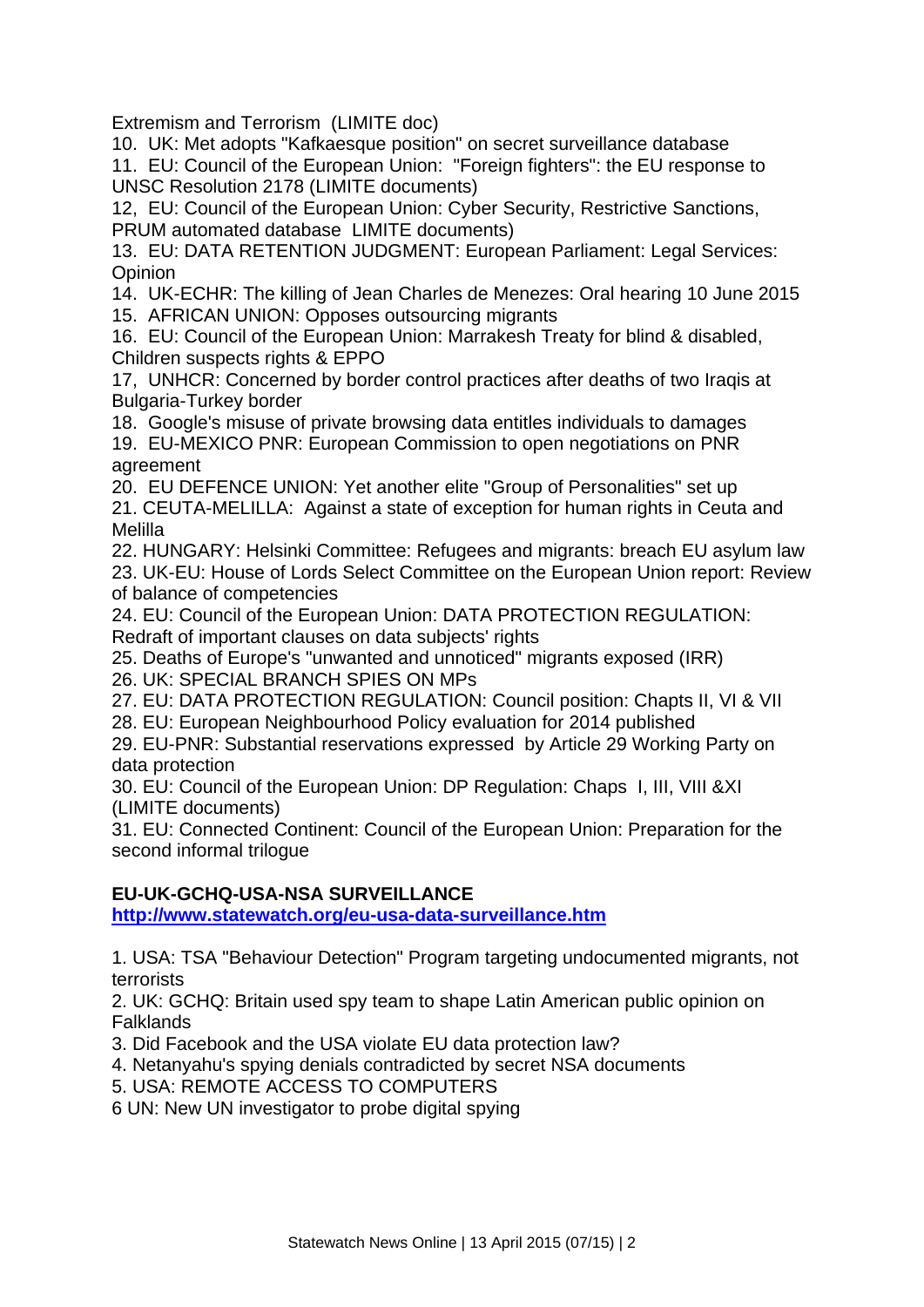Selected stories from: **NEWS DIGEST** (67 news links from across the EU, so far in April, updated daily)

**<http://www.statewatch.org/news/Newsinbrief.htm>**

- 1. UK: Stephen Lawrence investigation: inquiry was not told of corrupt detective
- 2. EU: Dublin III Regulation on asylum and unaccompanied minors
- 3. GREECE: Golden Dawn on trial
- 4. IRELAND: Detention for asylum-seekers
- 5. French surveillance legislation off to a bad start
- 6.German government blames Pegida for rise in crimes against refugees
- 7. CoE: Parliamentary Assembly: Mass surveillance, drones and Ukraine
- 8. Norway to pay reparations to Roma
- 9. EU regrets Roma integration a long way off
- 10. Poland to build watchtowers at Kalingrad enclave border
- 11. IRELAND: FOI restrictions on refugee issues "rushed" through
- 12. UK: 40 illegal immigrants detained every day
- 13. Greece plan to release 3,500 immigrants from asylum centres

14. EP-FRONTEX: Question for written answer: Asylum applications and Frontex operations

15. ECRE note on recast Dublin Regulation

16. ETHICAL JOURNALISM NETWORK: Corruption and conflicts of interests in Newsroom

- 17. Germany eyes obligatory ID for Schengen flights
- 18. EU:-ECHR: Court on access of EU to ECHR
- 19. UK: Privacy, security and surveillance
- 20. CoE: Czech Republic report
- 21. Eurozone can't survive in current form
- 22. IRELAND: Guardai could be given access to PPS numbers of two million drivers

## **USING THE STATEWATCH WEBSITE**

#### **Analyses and stories from Statewatch**

1. ITALY: GENOA 2001: Statewatch Analysis: **[Italy/ECtHR: 2001 Genoa G8 police](http://www.statewatch.org/analyses/no-266-genoa-2.pdf)  [beating in the Diaz-Pertini school was torture -](http://www.statewatch.org/analyses/no-266-genoa-2.pdf) Italy contravened art. 3 of the [ECHR in case involving 62-year-old beaten during police operation](http://www.statewatch.org/analyses/no-266-genoa-2.pdf)** (pdf):by Yasha Maccanico:

On 7 April 2015, the fourth section of the European Court of Human Rights in Strasbourg found Italy guilty of contravening art. 3 of the European Convention on Human Rights which forbids torture and inhuman or degrading treatment due to the treatment Arnaldo Cestaro was subjected to and to the criminal offences used to prosecute the case. The courts press release highlights that:

*In particular, the Court rules that, considering the totality of the circumstances that have been presented, the ill-treatment suffered by the applicant in the Diaz-Pertini school must be classified as torture in accordance with article 3 of the Convention. The Court notes that the lack of identification of its material authors results in part from the objective difficulty for the court to undertake certain identifications as well as due to shortcomings in cooperation by the police."*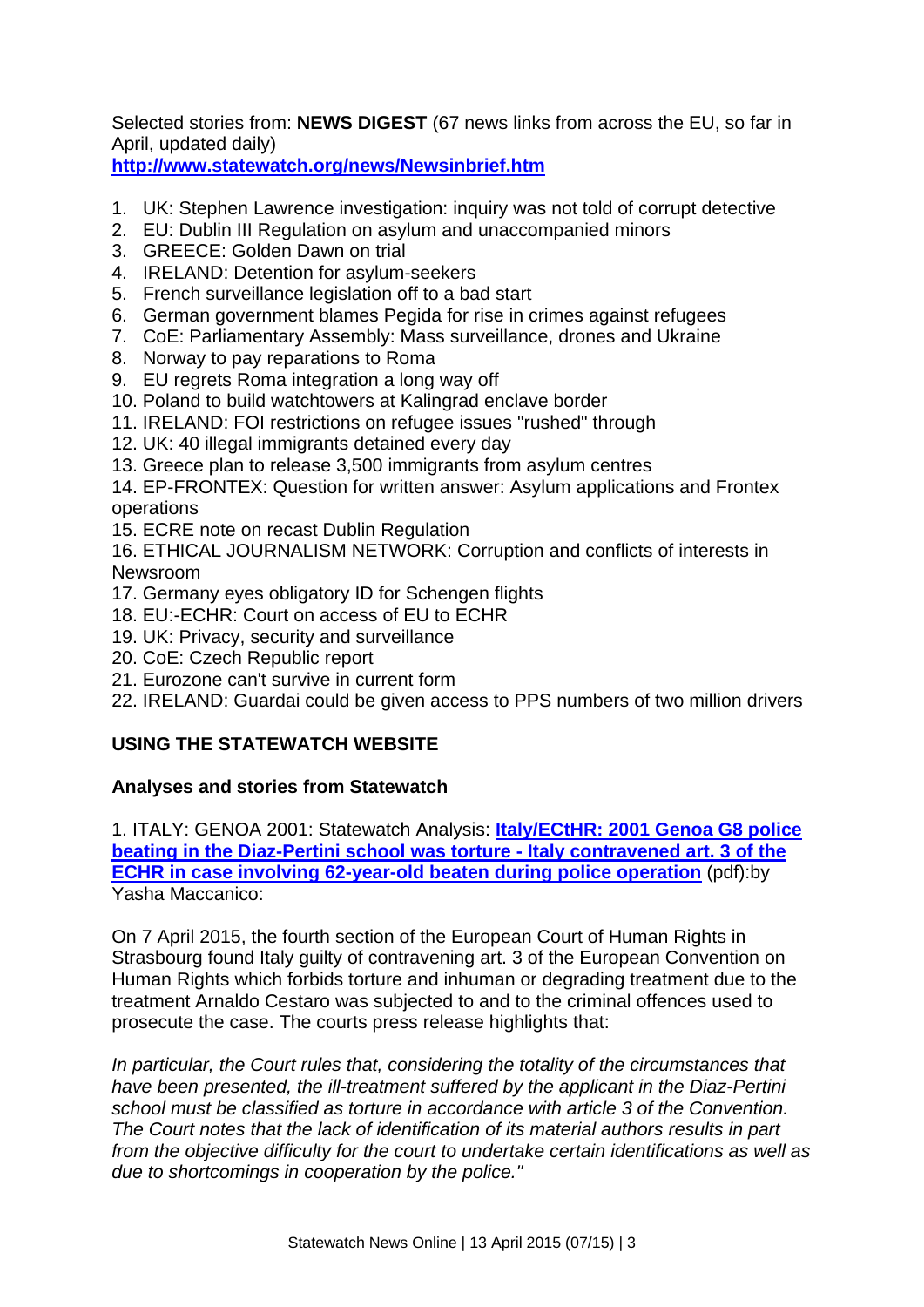2. UK: **["Dirty tricks"?: The FCO leaked memo -](http://www.statewatch.org/news/2015/apr/uk-dirty-tricks-leaked-memo.htm) Nicola Sturgeon - the Labour [Party and the Zinoviev letter](http://www.statewatch.org/news/2015/apr/uk-dirty-tricks-leaked-memo.htm)**

A Cabinet Office inquiry has been launched into the leaking of a government document concerning alleged remarks by Nicola Sturgeon, leader of the Scottish Nationalist Party (SNP), which are damaging to the SNP and the Labour Party. Are there historical parallels?

See: **[UK Intelligence Services Attack SNP -](https://www.craigmurray.org.uk/archives/2015/04/uk-intelligence-services-attack-snp/) The fake FCO memo has MI5 [written all over it. This is the worst example of British security services](https://www.craigmurray.org.uk/archives/2015/04/uk-intelligence-services-attack-snp/)  [influencing an election campaign since the Zinoviev letter](https://www.craigmurray.org.uk/archives/2015/04/uk-intelligence-services-attack-snp/)**.(Craig Murray, link)

In 1924 the leak of the "Zinoviev letter" by MI6 to the *Daily Mail* contributed to the fall of the first (minority) Labour government: See: **["Zinoviev letter" extract from The](http://www.statewatch.org/news/2015/apr/zinoviev-letter.pdf)  [Political Police in Britain](http://www.statewatch.org/news/2015/apr/zinoviev-letter.pdf)** by Tony Bunyan, 1977 (pdf)

3. Statewatch Analysis: **[The EU's Maternity Leave Directive: The Council secretly](http://www.statewatch.org/news/2015/mar/eu-council-maternity-leave.htm)  [rejects the EP's olive branch](http://www.statewatch.org/news/2015/mar/eu-council-maternity-leave.htm)** by Steve Peers, Professor of Law, University of Essex:

*"The Council's refusal to accept the EP's olive branch and even start negotiations on a possible compromise (however unlikely that might be) is petty and vindictive"*

4. EU: **[Billions of euros for internal security and migration policy](http://statewatch.org/news/2015/mar/eu-isf-amif-funding.html)**

22 EU Member States' plans for internal security and migration were approved by the European Commission yesterday, opening the door to billions of euros in funding from the EU's current seven year budget, which runs from 2014 until 2020. The new budgets follow the EU's previous internal security and migration budgets, which ran from 2007 until 2013 and paid for transnational databases and police operations, surveillance equipment, and detention centres, amongst other things.

European Commission press release: **[Investing in an open and secure Europe:](http://statewatch.org/news/2015/mar/eu-com-2015-03-25-pr-amif-isf-programme-agreement.pdf)  [1.8 billion to fund Asylum, Migration, Integration and Security](http://statewatch.org/news/2015/mar/eu-com-2015-03-25-pr-amif-isf-programme-agreement.pdf)** (pdf)

5. UK: **[Report on foreign fighters demands better communication between](http://statewatch.org/news/2015/mar/uk-foreign-fighters-report.html)  [police, schools and parents; increased social media and travel controls](http://statewatch.org/news/2015/mar/uk-foreign-fighters-report.html)**

A new report from the UK Parliament's Home Affairs Committee on the "foreign fighters" phenomenon calls for:

- a "vast improvement" in "communication between the police, schools and parents";
- "social media companies" to suspend users' accounts when "they are given evidence that users of their services are seeking to promote violent extremism";
- "stricter controls" on people travelling to "destinations of concern (DOCs) such as Syria, Somalia, Iraq and Nigeria"; and for
- no-fly lists to "be strictly adhered to and shared internationally."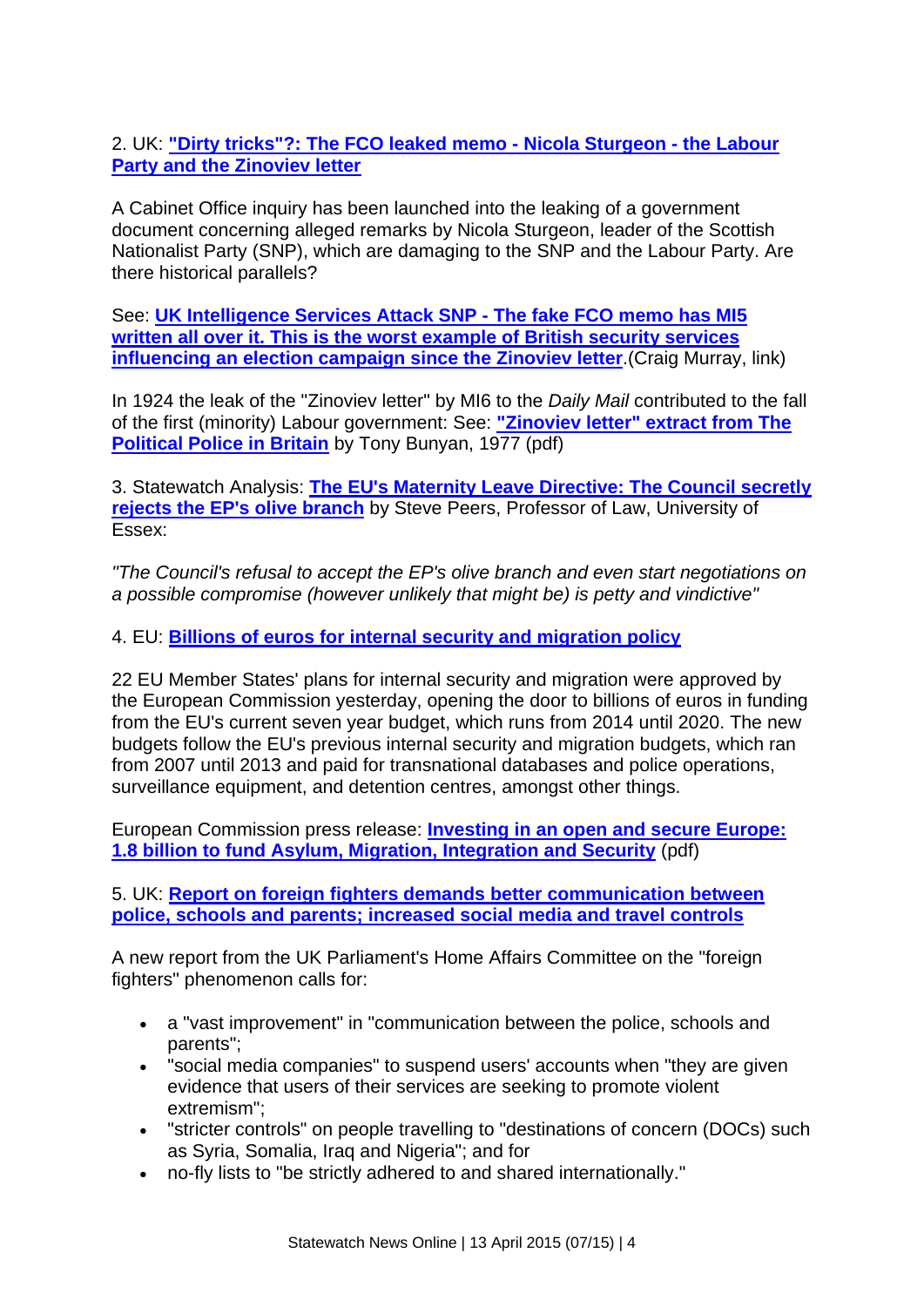Full report: House of Commons Home Affairs Committee: **[Counter-terrorism:](http://statewatch.org/news/2015/mar/uk-2015-03-26-hoc-foreign-fighters-report.pdf)  [foreign fighters](http://statewatch.org/news/2015/mar/uk-2015-03-26-hoc-foreign-fighters-report.pdf)** (pdf)

#### **NEWS**

1. EU Council of the European Union: **[Migratory pressures: trends and further](http://www.statewatch.org/news/2015/apr/eu-council-migratory-pressure-6565-rev1-15.pdf)  [actions](http://www.statewatch.org/news/2015/apr/eu-council-migratory-pressure-6565-rev1-15.pdf)** (LIMITE doc no: 6565-rev-1-15, pdf), includes:

*"effective return policy: The swift return of migrants could serve as an example to counter the vain promises that migrants will see an immediate improvement in their lives in the EU....."*

2. UK: Institute of Race Relations: **[The Met Gangs Matrix institutional racism in](http://www.irr.org.uk/news/the-met-gangs-matrix-institutional-racism-in-action/)  [action](http://www.irr.org.uk/news/the-met-gangs-matrix-institutional-racism-in-action/)** (link):

*"Lee Bridges, Professor Emeritus (School of Law, University of Warwick), examines the ethnic composition of the Metropolitan polices gangs database.,,,*

*the presumption that gangs databases and the policing policies and practices that utilise them represent a clear example of institutional racism will remain. Indeed, there is a strong case for suspending their use as the basis of such policies as targeted stops and searches, let alone for special operations such as Operation Shield. which so clearly involve collective and potentially indiscriminate punishment."*

And: **[Where was our independence? The persistent questions about the IPCCs](http://www.irr.org.uk/news/where-was-our-independence-the-persistent-questions-about-the-ipccs-mark-duggan-investigation/)  [Mark Duggan investigation](http://www.irr.org.uk/news/where-was-our-independence-the-persistent-questions-about-the-ipccs-mark-duggan-investigation/)** (link) by Betsy Barkas:

*"Last week the Independent Police Complaints Commission (IPCC) report into the death of Mark Duggan exonerated the officers involved and was immediately condemned by the family as a whitewash. IRR News analyses previously unreleased internal documents that shed new light on the IPCCs investigation in the immediate aftermath of the shooting"*

## 3. BELGIUM: **[CIRɠstatement on two suicides:A dark day for migrants and for](http://www.statewatch.org/news/2015/apr/belgium-cire-suicides.htm)  Belgian migration policy - [press statement of 3 April](http://www.statewatch.org/news/2015/apr/belgium-cire-suicides.htm)**

*"Thursday 2 April 2015 will remain etched as a dark day. Two people who were refused the right of residence by Belgium killed themselves. Acting as spokespersons for many others, they send out a message to our humanity and recall - if it still needs to be demonstrated - the true cost of our migration policies."*

4. SURVEILLANCE: ECHR: **[Liberty takes fight against mass surveillance to](https://www.liberty-human-rights.org.uk/news/press-releases/liberty-takes-fight-against-mass-surveillance-european-court)  [European Court](https://www.liberty-human-rights.org.uk/news/press-releases/liberty-takes-fight-against-mass-surveillance-european-court)** (LIberty, link) and see: **[Privacy International calls on Europes](https://www.privacyinternational.org/?q=node/555)**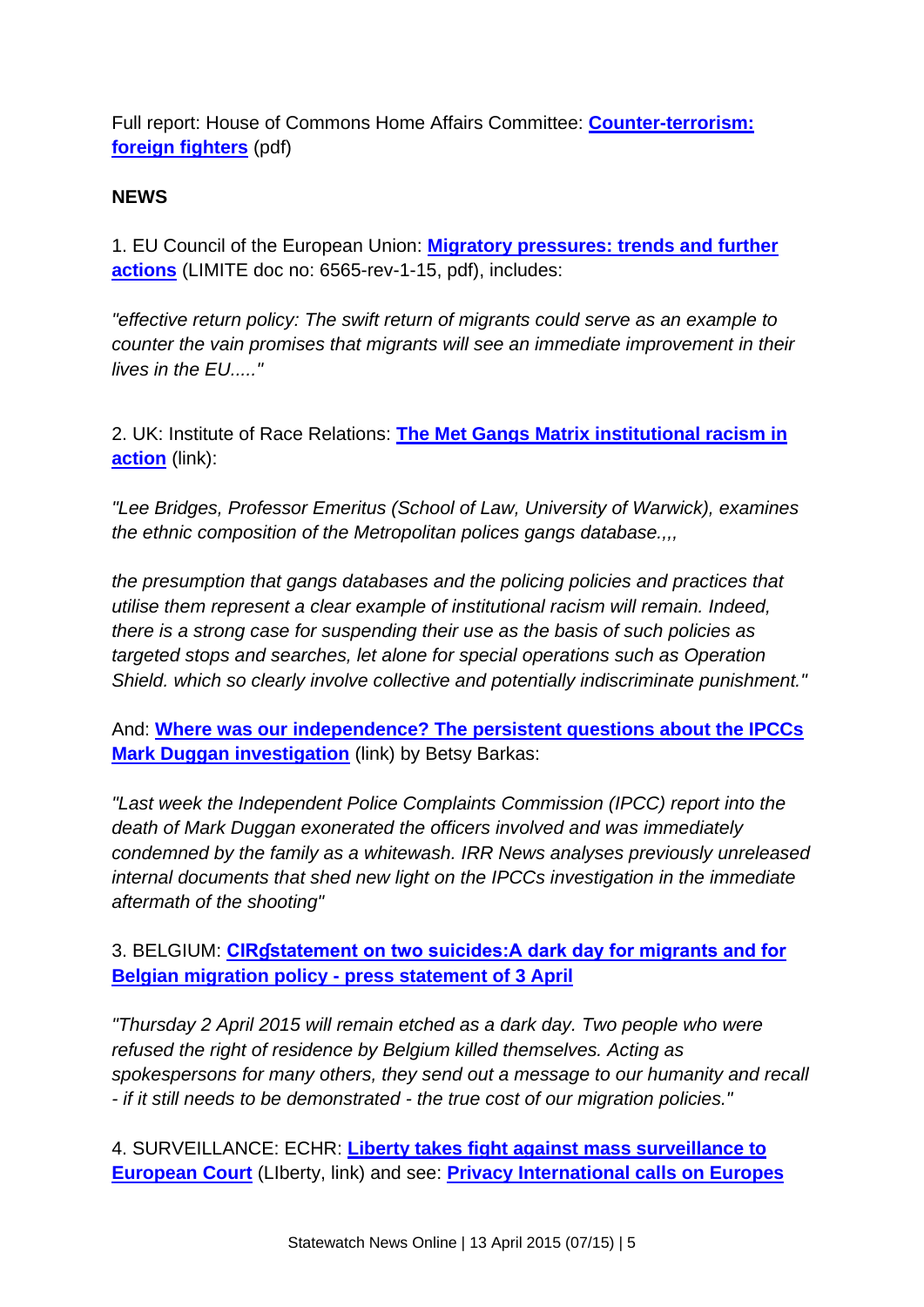**[top human rights court to rule on British mass surveillance](https://www.privacyinternational.org/?q=node/555)** (Privacy International, link):

*"Privacy International and several other human rights organisations are taking the UK Government to the European Court of Human Rights over its mass surveillance practices, after a judgement last year found that collecting all internet traffic flowing in and out of the UK and bulk intelligence sharing with the United States was legal.*

*The appeal, filed last week by Privacy International, Bytes for All, Amnesty International, Liberty, and other partners, comes in response to a ruling in December by the UKs surveillance court, the Investigatory Powers Tribunal, dealing with the industrial-scale spying programmes TEMPORA and PRISM revealed by National Security Agency whistleblower Edward Snowden."*

See **[Application to the ECHR: 10 Human Rights organisations](http://www.statewatch.org/news/2015/apr/uk-hr-orgs-echr-application.pdf)** (pdf)

5. UK: **[The roots of PREVENT: the National Co-ordinator for Special Branch](http://undercoverresearch.net/2015/04/08/575/)**  (Undercover research, link):

*"For a long time it has been argued that Prevent is being used as cover for spying on the Muslim community. When you realise Prevent is just Special Branch re-branded, we think this conclusion is incontrovertible."* 

And see: **[National Co-ordinator for Special Branch](http://powerbase.info/index.php/National_Co-ordinator_for_Special_Branch)** (Wiki, link)

6. CoE: SPAIN: **[Report to the Spanish Government on the visit to Spain carried](http://www.statewatch.org/news/2015/apr/coe-cpt-spain.pdf)  [out by the European Committee for the Prevention of Torture and Inhuman or](http://www.statewatch.org/news/2015/apr/coe-cpt-spain.pdf)  [Degrading Treatment or Punishment \(CPT\)](http://www.statewatch.org/news/2015/apr/coe-cpt-spain.pdf)** (pdf)

*"The Council of Europe anti-torture committee (CPT) today published the report on its visit to Spain in July 2014, in which it examines the treatment of irregular migrants intercepted in Melilla on the border with Morocco. It also assesses the implementation of previous CPT recommendations in relation to the detention centres for foreigners (CIEs) in Barcelona (Zona Franca) and Madrid (Aluche).....The CPT also expresses its concern on recently adopted legislation, pending in front of the Spanish parliament at the time of the adoption of the report, which legalises the practice of forcibly deporting irregular migrants without any prior identification or assessment of their needs."*

7. UK: **[Data protection concerns 72% of Britons in post-Snowden world,](http://www.theguardian.com/technology/2015/apr/09/data-protection-concerns-72-of-britons-in-post-snowden-world-research-shows)  research shows - [NSA revelations, hacks and identity theft have left seven in](http://www.theguardian.com/technology/2015/apr/09/data-protection-concerns-72-of-britons-in-post-snowden-world-research-shows)  [10 people in the UK concerned about their privacy, and a third willing to pay to](http://www.theguardian.com/technology/2015/apr/09/data-protection-concerns-72-of-britons-in-post-snowden-world-research-shows)  [protect information](http://www.theguardian.com/technology/2015/apr/09/data-protection-concerns-72-of-britons-in-post-snowden-world-research-shows)** (Guardian, link): *"New research has found that 72% of British adults are concerned about their private information online, worried about hackers*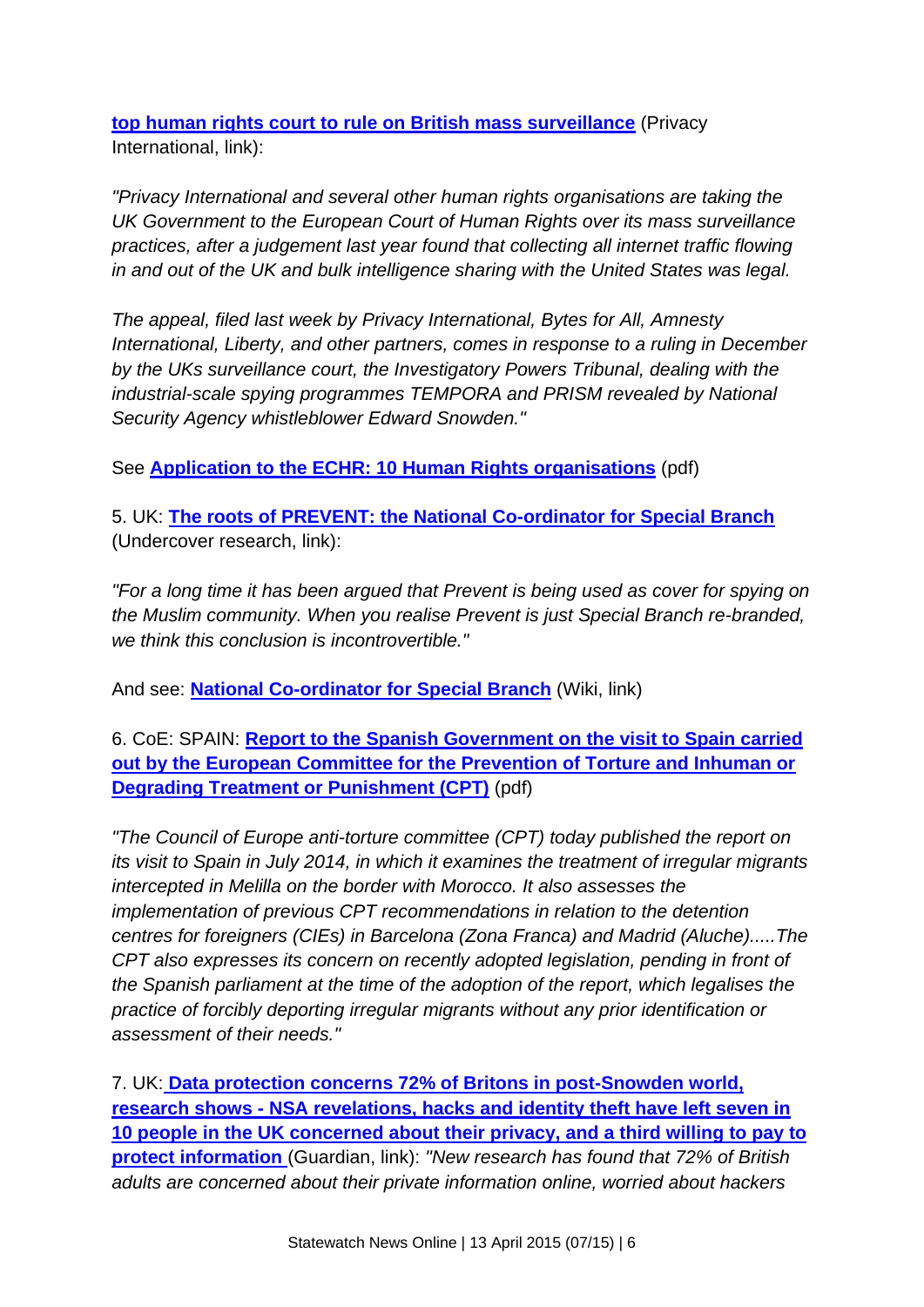*and unauthorised access to their data."*

8.EU: **[Shipowners, Unions Urge EU Address Migrant Crisis](http://www.maritime-executive.com/article/shipowners-unions-urge-eu-address-migrant-crisis)** (Maritime Executive, link):

*"European and global operators of merchant ships have joined forces with seafarers unions in a letter urging EU Member States to take immediate collective action in addressing the growing humanitarian crisis in the Mediterranean Sea.....*

*In a joint letter to leaders of all 28 EU Members States dated March 31, the European Community Shipowners Associations (ECSA), the European Transport Workers Federation (ETF), the International Chamber of Shipping (ICS) and the International Transport Workers Federation (ITF) have warned that the crisis is spiralling out of control. They warn there is a serious risk of further catastrophic loss of life unless EU Member States respond with greater urgency."*

See: **[Letter from shipping industry to EU Heads of State/Heads of Government](http://www.statewatch.org/news/2015/apr/eu-med-shipping-industry-letter-eu-heads-of-state.pdf)  [of EU/EEA Member States: Humanitarian crisis in Mediterranean sea](http://www.statewatch.org/news/2015/apr/eu-med-shipping-industry-letter-eu-heads-of-state.pdf)** (pdf)

9. EU: Council of the European Union: **[Vienna Declaration -](http://www.statewatch.org/news/2015/apr/eu-council-vienna-declaration-terrorism-7500-15.pdf) Tackling Violent [Extremism and Terrorism](http://www.statewatch.org/news/2015/apr/eu-council-vienna-declaration-terrorism-7500-15.pdf)** (LIMITE doc no 7500-15, pdf):

*"Delegations will find in annex the declaration of the Ministerial Conference of Foreign and Interior Ministers Tackling Jihadism Together held in Vienna on 20 March 2015...*

*We, the Ministers of Foreign Affairs and the Ministers of Interior of Croatia, Italy, Slovenia and Austria (as host of the Conference) together with our colleagues from the Western Balkans 6 in the presence of the European Commission, the OSCE, the EU Counter-Terrorism Coordinator, the EU Fundamental Rights Agency, Europol and the Regional Cooperation Council at the Conference Tackling Jihadism Together Shaping, Preventing, Reacting*

10. UK: **[Met adopts Kafkaesque position on secret surveillance database -](https://netpol.org/2015/04/08/kafkaesque-surveillance-database/) The [Metropolitan Police has dreamt up a new excuse for blocking domestic](https://netpol.org/2015/04/08/kafkaesque-surveillance-database/)  [extremist subject access requests](https://netpol.org/2015/04/08/kafkaesque-surveillance-database/)** (Netpol, link):

*"This is the Kafkaesque position we have arrived at. It is impossible to know for certain whether a secret database holds data about you, so you can only speculate that your involvement in protests means it is possible. However, submitting a request without evidence that you are in fact on the database is a speculative search. To make matters worse, advice from the Information Commissioners Office yesterday suggested providing evidence of your participation in protests, to show that your request is not simply based on unreasonable assumptions or guesswork.*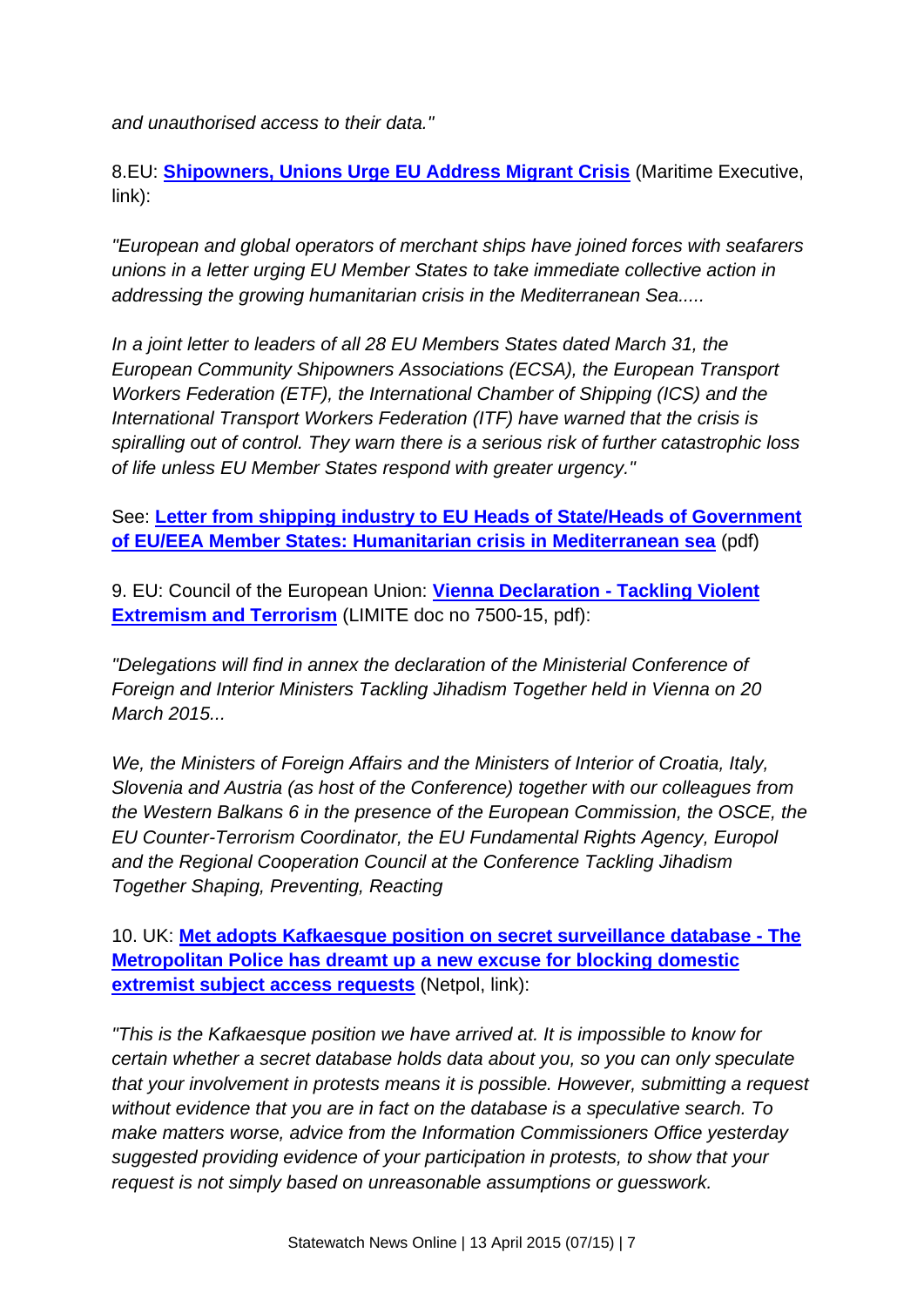*Thats correct: in order to find out if the police hold data about your participation in political protest, you are expected to tell the police all about your participation in political protest."*

11. EU: Council of the European Union:

**["Foreign fighters": the](http://www.statewatch.org/news/2015/apr/eu-response-ff-2178.htm) [EU response to UNSC Resolution 2178, the](http://www.statewatch.org/news/2015/apr/eu-response-ff-2178.htm) CoE [Protocol and critical commentary](http://www.statewatch.org/news/2015/apr/eu-response-ff-2178.htm)**

AGREEMENT TO START NEGOTIATIONS BY WRITTEN PROCEDURE: **[Council](http://www.statewatch.org/news/2015/apr/eu-council-ff-coe-protocol-2178-mandate-written-procedure-cm-02128-15.pdf)  [decision authorising the opening of negotiations on an additional protocol](http://www.statewatch.org/news/2015/apr/eu-council-ff-coe-protocol-2178-mandate-written-procedure-cm-02128-15.pdf)  [supplementing the Council of Europe Convention on the Prevention of](http://www.statewatch.org/news/2015/apr/eu-council-ff-coe-protocol-2178-mandate-written-procedure-cm-02128-15.pdf)  [Terrorism \(CETS No. 196\) Outcome of written procedure](http://www.statewatch.org/news/2015/apr/eu-council-ff-coe-protocol-2178-mandate-written-procedure-cm-02128-15.pdf)** (LIMITE doc no: CM 2128-15.pdf): *"We are pleased to inform you that the written procedure initiated by CM 2089/15 of 30 March 2015 was successfully completed..... the United Kingdom regrets the late publication of the Recommendation for a proposed Council Decision. This was published only after the negotiations for the Additional Protocol had been commenced. This is not consistent with the duty of sincere cooperation."* ("Written Procedure" ids a process by which Member States do not meet but the text is circulated to all Member States and agreement is assumed if there are no substantive problems - in this instance a Member State Statements are attached)

**[Criminal justice response to the phenomenon of foreign fighters -](http://www.statewatch.org/news/2015/apr/eu-council-ff-2178-ms-replies-5206-rev2-15.pdf) Compilation [of replies](http://www.statewatch.org/news/2015/apr/eu-council-ff-2178-ms-replies-5206-rev2-15.pdf)** (LIMITE doc no: 5206-rev-2-15, 87 pages, pdf) Responses from 22 EU Member States

**[Judicial response to terrorism = State of play and next steps](http://www.statewatch.org/news/2015/apr/eu-council-cats-prot-2178-state-of-play-5917-15.pdf)** (5917-15, pdf) including: *"Reinforced cooperation with third countries is indispensable to amplifying the response to terrorism across the EU. This is of particular importance for the identification of the alleged perpetrators and the collection of evidence based in foreign jurisdictions or the collection of e-evidence."*

Commentary: **[Foreign Fighters and EU implementation of the UNSC resolution](http://free-group.eu/2015/04/06/foreign-fighters-and-eu-implementation-of-the-unsc-resolution-2178-another-case-of-legislate-in-haste-repent-at-leisure-1/)  [2178. Another case of Legislate in haste, repent at leisure ?](http://free-group.eu/2015/04/06/foreign-fighters-and-eu-implementation-of-the-unsc-resolution-2178-another-case-of-legislate-in-haste-repent-at-leisure-1/)** (EASFJ, link): *"the European Commission and the Council informed the EP of their intention to negotiate in the framework of the Council of Europe a protocol to the European Convention against terrorism, to implement the United Nations Security Council resolution 2178 on foreign terrorist fighters... highlights the main aspects of the issue of Foreign Fighters starting from the International law dimension by taking as basic references:*

*Excellent briefing [Foreign Fighters under International Law](http://www.geneva-academy.ch/docs/publications/Briefings%20and%20In%20breifs/Foreign%20Fighters%20Under%20International%20Law%20Briefing%20no7.pdf) of the Geneva Academy of International Humanitarian Law and Human Rights and the very timely*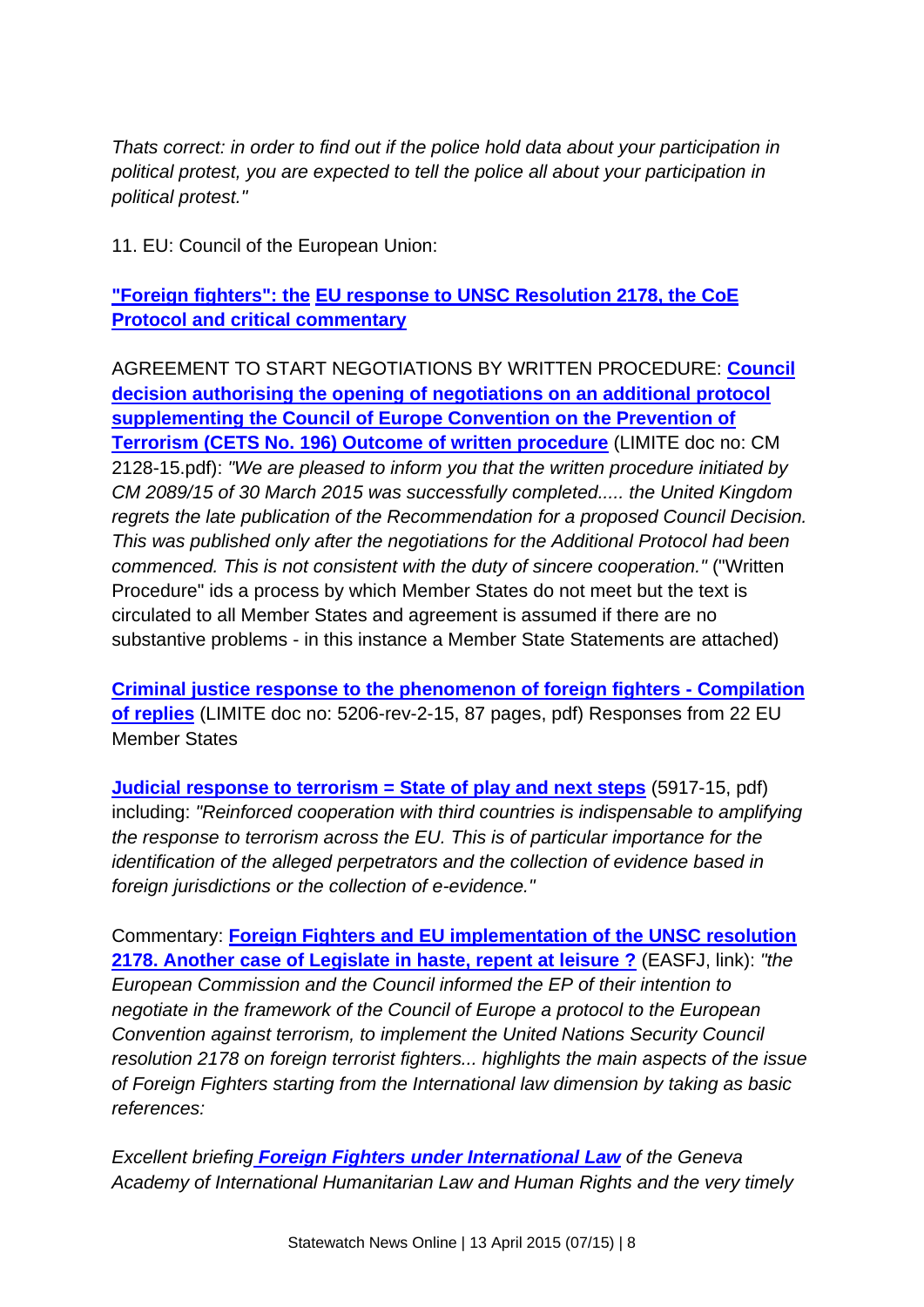*and focused remarks of the former United Nations Special Rapporteur on human rights and counter-terrorism Martin Scheinin on UNSC Resolution 2178": Back to* **[post-9/11 panic? Security Council resolution on foreign terrorist fighters](http://justsecurity.org/15407/post-911-panic-security-council-resolution-foreign-terrorist-fighters-scheinin/)**

Martin Scheinin's comments include:*"Let us assume that a country applies a definition of terrorism that includes organized campaigns of indigenous groups toward self-determination by non-violent means. Criminalizing the provision of training to empower these groups, including in the field of human rights, would then be legitimized by OP6. The repressive regime would refer to its obligations under the UN Charter to justify a crackdown upon travel, training and funding of organizations and movements said to constitute a threat to the oppressive regime itself even when totally nonviolent."*

See: **[Resolution 2178 \(2014\): Adopted by the Security Council at its 7272nd](http://www.statewatch.org/news/2015/apr/unsc-res-2178-14.pdf)  [meeting, on 24 September 2014](http://www.statewatch.org/news/2015/apr/unsc-res-2178-14.pdf)** (pdf)

12, EU: Council of the European Union: LIMITE documents: **[Cyber Security,](http://www.statewatch.org/news/2015/apr/eu-limite-docs-7-4-15.htm)  [Restrictive Sanctions, PRUM automated data exchange](http://www.statewatch.org/news/2015/apr/eu-limite-docs-7-4-15.htm)**

**[EU Cybersecurity Strategy: Road map development](http://www.statewatch.org/news/2015/apr/eu-council-cyber-security-roadmap-6183-rev1-15.pdf)** (LIMITE doc no: 6183-rev-1- 15. 22 pages, pdf): *"Delegations will find in Annex an updated version of the road map on the implementation of the Council conclusions on the EU Cybersecurity Strategy taking into account the progress made on the respective already agreed actions, the discussions at the Friends of the Presidency Group on Cyber Issues meeting held on 23 February 2015 and subsequent comments received."*

**Restrictive measures (Sanctions) - [Update of the EU Best Practices for the](http://www.statewatch.org/news/2015/apr/eu-council-eeas-restrictive-measures-practices-7383-rev1-15.pdf)  [effective implementation of restrictive measures](http://www.statewatch.org/news/2015/apr/eu-council-eeas-restrictive-measures-practices-7383-rev1-15.pdf)** (LIMITE doc no: 7383-rev-1-15, 34 pages, pdf) Covers: *"Designation and identification of persons and entities subject to targeted restrictive measures - Identification of designated persons or entities - Claims concerning mistaken identity - De-listing"* and financial sanctions.

Italian delegation: **[Action 7.7 "To analyse the problem of underevaluation from](http://www.statewatch.org/news/2015/apr/eu-council-customs-action7-Final-Report-16072-rev2-14.pdf)  [the point of view of the possible involvement of organised crime in this](http://www.statewatch.org/news/2015/apr/eu-council-customs-action7-Final-Report-16072-rev2-14.pdf) type of [fraud, to evaluate existing tools and best practices to counter this](http://www.statewatch.org/news/2015/apr/eu-council-customs-action7-Final-Report-16072-rev2-14.pdf)  [phenomenon \(legal/operational\) and to propose adoption of new ones if](http://www.statewatch.org/news/2015/apr/eu-council-customs-action7-Final-Report-16072-rev2-14.pdf)  needed" - [Final Report](http://www.statewatch.org/news/2015/apr/eu-council-customs-action7-Final-Report-16072-rev2-14.pdf)** (LIMITE doc no: 16072-rev-2-14, pdf): *"The aim of Action 7.7 of the CCWP was to "analyse the problem of undervaluation from the point of view of the possible involvement of organised crime in this type of fraud, to evaluate existing tools and best practices to counter this phenomenon (legal/operational) and to propose adoption of new ones if needed".*

PRUM: AUTOMATED DATA EXCHANGE: **[Council Decision 2008/615/JHA of 23](http://www.statewatch.org/news/2015/apr/eu-council-prum-statistics-5503-rev2-15.pdf)  [June 2008 on the stepping up of cross-border cooperation, particularly in](http://www.statewatch.org/news/2015/apr/eu-council-prum-statistics-5503-rev2-15.pdf)**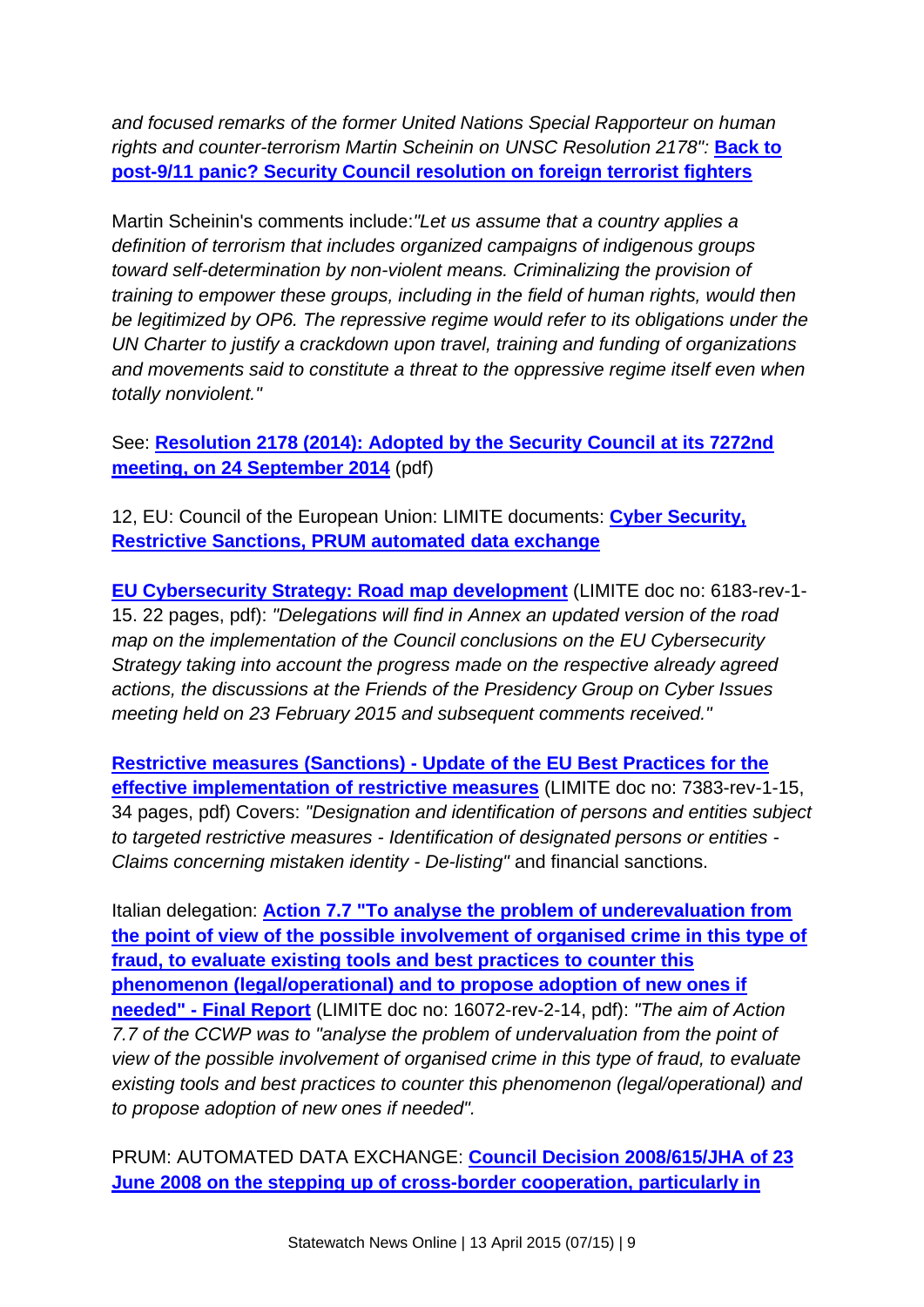**[combating terrorism and cross-border-crime, Council Decision 2008/616/JHA](http://www.statewatch.org/news/2015/apr/eu-council-prum-statistics-5503-rev2-15.pdf)  [of 23 June 2008 on the implementation of Council Decision 2008/615/JHA of 23](http://www.statewatch.org/news/2015/apr/eu-council-prum-statistics-5503-rev2-15.pdf)  [June 2008 on the stepping up of cross-border cooperation, particularly in](http://www.statewatch.org/news/2015/apr/eu-council-prum-statistics-5503-rev2-15.pdf)  [combating terrorism and cross-border-crime \("Prm Decisions"\) -](http://www.statewatch.org/news/2015/apr/eu-council-prum-statistics-5503-rev2-15.pdf) statistics and [reports on automated data exchange for 2014](http://www.statewatch.org/news/2015/apr/eu-council-prum-statistics-5503-rev2-15.pdf)** (5503-rev-2-15, 50 pages, pdf) Detailed, Member State by Member State statistics on the the automated exchange of DNA data, of dactyloscopic reference data as well as of Vehicle Registration Data (VRD).

13..EU: DATA RETENTION JUDGMENT: European Parliament: Legal Services: Opinion **LIBE - [Questions relating to the judgment of the Court of Justice of 8](http://www.statewatch.org/news/2015/apr/ep-ls-opinion-digital-rights-judgment.pdf)  [April 2014 in Jolned Cases C-293/12 and C-594/12, Digital Rights Ireland and](http://www.statewatch.org/news/2015/apr/ep-ls-opinion-digital-rights-judgment.pdf)  Seitlinger and others - [Directive 2006/24/EC on data retention -](http://www.statewatch.org/news/2015/apr/ep-ls-opinion-digital-rights-judgment.pdf) Consequences [of the judgment](http://www.statewatch.org/news/2015/apr/ep-ls-opinion-digital-rights-judgment.pdf)** (27 pages, pdf)

*"The DRI judgment presents a novel aspect in so far as the Court of Justice refers specifically to a particular body of the case-law of the European Court of Human Rights on the issue of "general programmes of surveillance", The Court of Justice has now effectively incorporated the same principles, stemming from this case-law of the European Court of Human Rights, into EU law in this same field. In view of the fact that the cited case-law of the European Court of Human Rights itself relates to a diverse category of surveillance measures (which is not at all limited to data retention issues), it is to be expected that the Court of Justice will, in future, also apply the same reasoning when assessing the validity, under the Charter, of other EU legislative acts in this same field of "general programmes of surveillance....*

*All new and pending ED legislative proposals which concern the special context of "general programmes of surveillance" must clearly now take account of the reasoning of the Court of Justice in the DRI judgment. Great care must therefore be taken in such cases to ensure full respect for the Charter.*

*The same considerations will apply also in the case of international agreements under negotiation, given that the EU legislature's discretion, in external relations, to conclude international agreements, under the Treaty and in accordance with the Charter, cannot be wider than the discretion, in internal matters, to adopt ED legislation applying within the ED legal order....*

*Following the DRI judgment, Member States run an even higher risk than before of having their legislation annulled by the national courts, in a similar way to what has already happened in a number of Member States."*

But: *"bilateral agreements concluded by the Member States with third countries requiring mass collection of personal data and exchange of personal data for*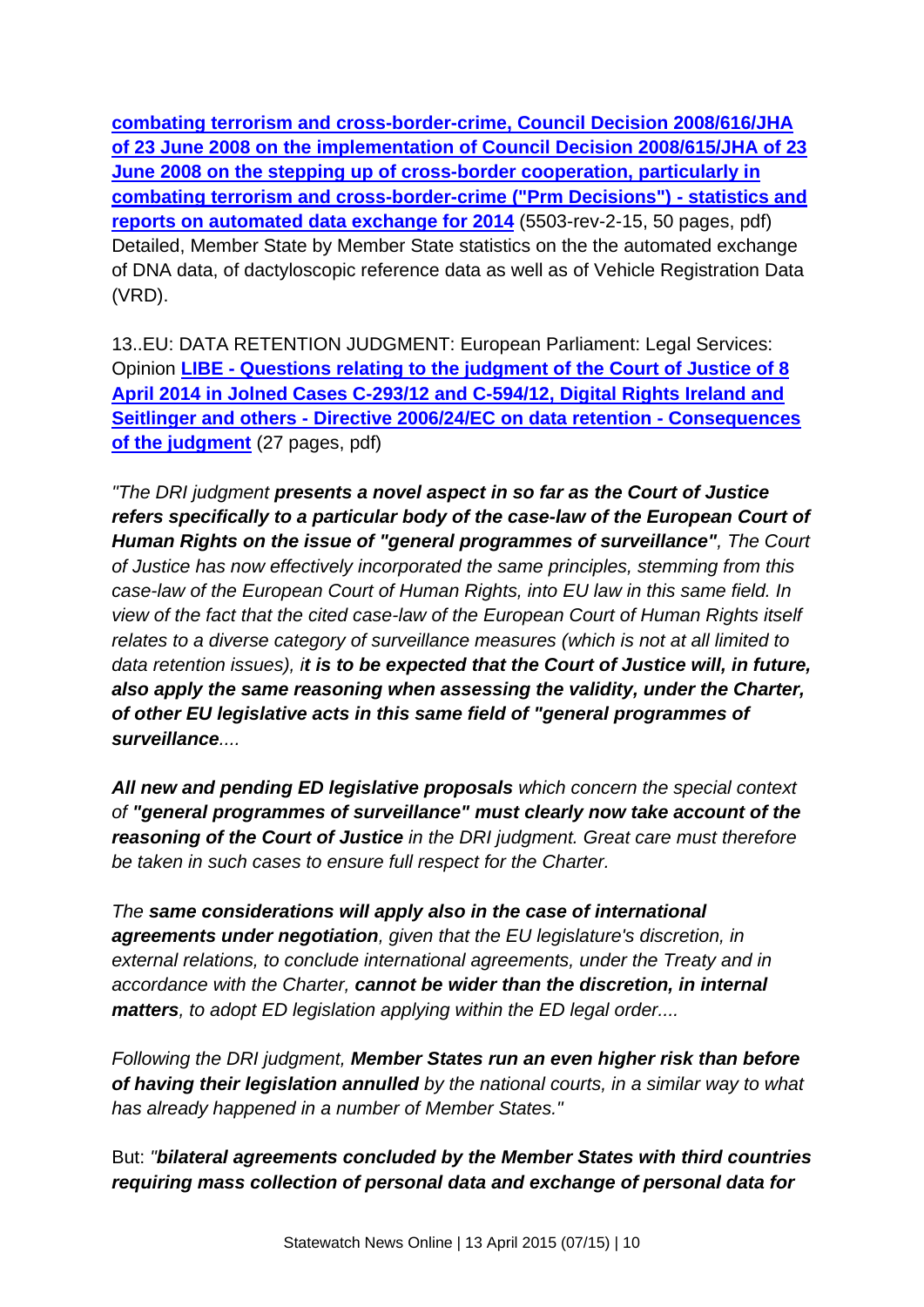*law enforcement purposes would presumably have been concluded in the exercise of the competence of the Member States. Consequently the Charter would not be applicable to such agreements and so the DRI judgment would not then have any particular consequences in this regard.*" [emphasis added]

See also: European Parliament: **[Legal Service Opinion on the ECJ judgment](http://www.statewatch.org/news/2014/apr/ep-ls-mand-ret-judgment.pdf)** (dated 8 April 2014, pdf) and Statewatch Observatory: **[The surveillance of](http://www.statewatch.org/eu-data-retention.htm)  [telecommunications in the EU \(from 2004 and ongoing\)](http://www.statewatch.org/eu-data-retention.htm)**

14. UK-ECHR: **The killing of Jean Charles de Menezes:** Oral hearing 10 June 2015: **[Alleged failure to conduct effective investigation into fatal shooting of](http://hudoc.echr.coe.int/sites/eng/pages/search.aspx?i=002-1079#%7B%22itemid%22:[%22002-1079%22]%7D)  [person mistakenly identified as suspected terrorist: communicated](http://hudoc.echr.coe.int/sites/eng/pages/search.aspx?i=002-1079#%7B%22itemid%22:[%22002-1079%22]%7D)** (link): *"The applicant is a relative of Mr Jean Charles de Menezes, who was mistakenly identified as a terrorist suspect and shot dead on 22 July 2005 by two special firearms officers in London."*

See: **[Statement of facts](http://www.statewatch.org/news/2015/apr/uk-echr-ARMANI-DA-SILVA-v-THE%20UNITED-KINGDOM-statement-of-facts.pdf)** (pdf).

See also: **[No charges to be brought against officers who shot Jean Charles de](http://database.statewatch.org/article.asp?aid=27880)  [Menezes](http://database.statewatch.org/article.asp?aid=27880)** (Statewatch database) and **[Justice4JeanFamily Campaign](http://www.statewatch.org/news/2007/aug/menezes-famil%3By-statement.pdf)** (Statewatch database)

15. **[African Union opposes outsourcing migrants](https://euobserver.com/tickers/128226)** (euobserver, link):

*"The African Union is opposed to any EU-level plan to outsource asylum processing centres to countries in Africa. "From the African perspective, this would be a dangerous approach, said African Union ambassador to the EU, Ajay K Bramdeo, on Wednesday. Niger, Tunisia, Egypt, Morocco and Turkey may host such centres."*

And: **[African envoy expresses concern](http://www.neurope.eu/article/african-envoy-expresses-concern-over-eu-migrant-center-plans) over EU migrant center plans** (New Europe, link)

See also Statewatch: **[Plan to set up "ad hoc operational cooperation](http://www.statewatch.org/news/2015/mar/eu-med-plan.htm)  [mechanisms" between the EU and north African states, which will have a "real](http://www.statewatch.org/news/2015/mar/eu-med-plan.htm)  [deterrent effect so that less and less migrants would be ready to put their life](http://www.statewatch.org/news/2015/mar/eu-med-plan.htm)  [at risk to reach the European coasts" -](http://www.statewatch.org/news/2015/mar/eu-med-plan.htm) to block refugees leaving Africa and [hand them over to north African states](http://www.statewatch.org/news/2015/mar/eu-med-plan.htm)**

16. **[EU: Council of the European Union: LIMITE documents:](http://www.statewatch.org/news/2015/apr/council-limite-documents-1.htm) [Marrakesh Treaty](http://www.statewatch.org/news/2015/apr/council-limite-documents-1.htm)  [for the blind and disabled, Rights of child suspects & EPPO](http://www.statewatch.org/news/2015/apr/council-limite-documents-1.htm)**

**[Proposal for a Council Decision on the conclusion, on behalf of the European](http://www.statewatch.org/news/2015/apr/eu-council-marrakesh-treaty-guidance-7321-15.pdf)  [Union, of the Marrakesh Treaty to Facilitate Access to Published Works for](http://www.statewatch.org/news/2015/apr/eu-council-marrakesh-treaty-guidance-7321-15.pdf)  [Persons who are Blind, Visually Impaired, or Otherwise Print Disabled -](http://www.statewatch.org/news/2015/apr/eu-council-marrakesh-treaty-guidance-7321-15.pdf)**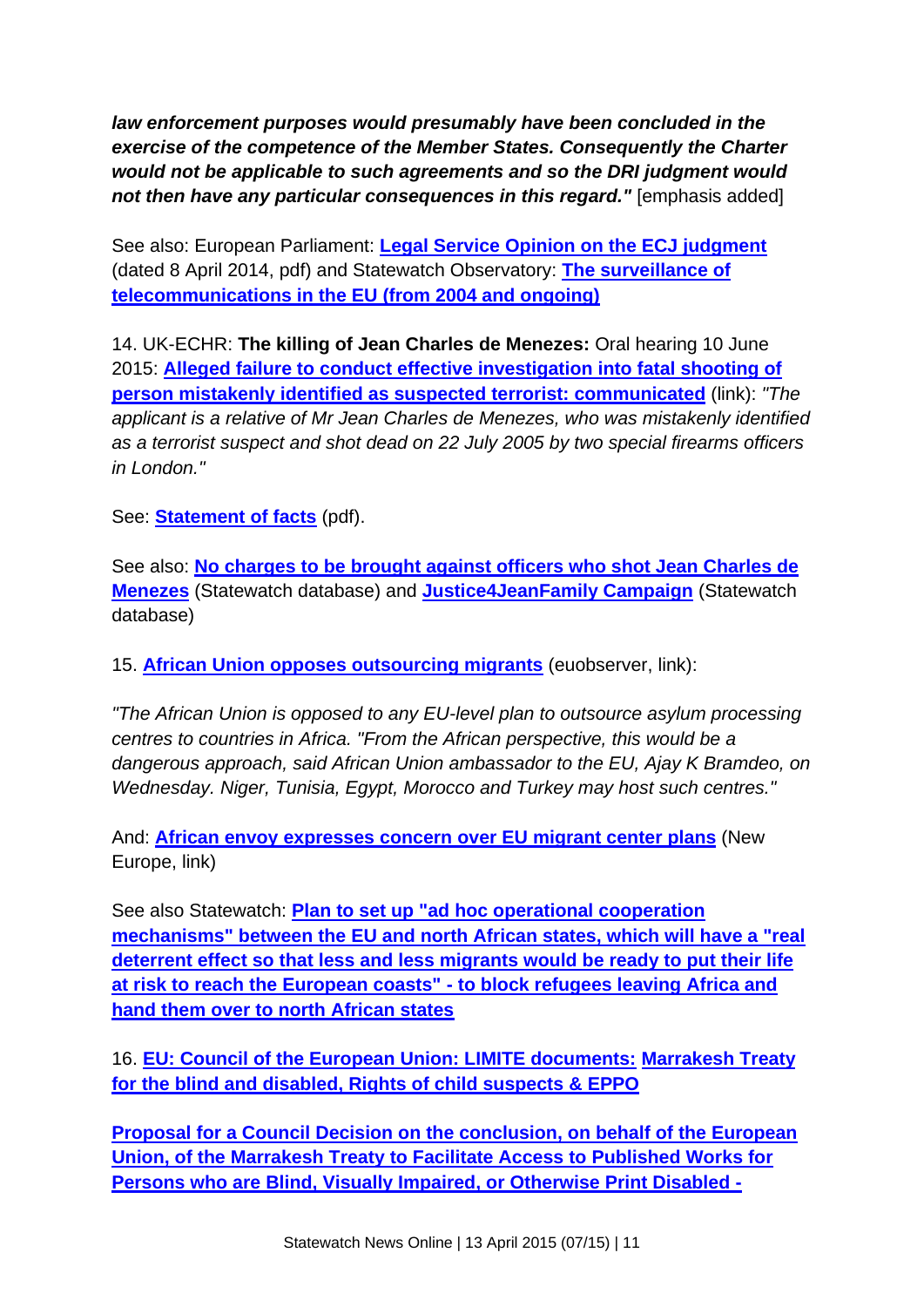**[Guidance for further work](http://www.statewatch.org/news/2015/apr/eu-council-marrakesh-treaty-guidance-7321-15.pdf)** (LIMITE doc no: 7321-15, pdf) You might think it would be easy for EU governments to agree on facilitating access to publication for people who are blind, visually impaired or otherwise print disabled - but you would be wrong:

*"the will to sign without delay the Marrakesh Treaty was strong, but the issues linked to the legal basis and the nature of the competence of the European Union controversial, it was agreed that the discussions on those issues would be postponed to a later stage. Thus the Council reached a fragile compromise and adopted on 14 April 2014, the decision on the signing of the Marrakesh Treaty on behalf of the European Union, with the United Kingdom voting against and Poland abstaining out of opposition to the use of Article 207 TFEU as legal basis. The signature took place in Geneva on 30 April 2014."*

But the EU Member States (governments) having signed up to the Treaty disagree on the legal basis for the EU to implement it. Worth reading.

CHILD SUSPECTS RIGHTS: **[Proposal for a Directive of the European](http://www.statewatch.org/news/2015/apr/eu-council-children-sfeguards-outcome-trilogue-multi-col-7503-15.pdf)  Parliament [and of the Council on procedural safeguards for children](http://www.statewatch.org/news/2015/apr/eu-council-children-sfeguards-outcome-trilogue-multi-col-7503-15.pdf)  [suspected or accused in criminal proceedings -](http://www.statewatch.org/news/2015/apr/eu-council-children-sfeguards-outcome-trilogue-multi-col-7503-15.pdf) Outcome of the first trilogue [and the first technical meeting / preparation of the second trilogue](http://www.statewatch.org/news/2015/apr/eu-council-children-sfeguards-outcome-trilogue-multi-col-7503-15.pdf)** (LIMITE doc no: 7503-15, 132 pages, pdf): Report on trilogue meeting:

*"The Presidency generally retains a positive impression of the two meetings, which were held in a very pleasant atmosphere. This being said, the pace of the meetings is rather low; the European Parliament clearly wants to take the negotiations regarding this Directive more slowly than the negotiations regarding the procedural rights Directives that were adopted in the recent years. It may therefore take more time before concrete results can be reported."*

EPPO: MAJOR RE-DRAFT OF COUNCIL's POSITION: **[Proposal for a Regulation](http://www.statewatch.org/news/2015/apr/eu-council-eppo-redraft-7070-15.pdf)  [on the establishment of the European Public Prosecutor's Office](http://www.statewatch.org/news/2015/apr/eu-council-eppo-redraft-7070-15.pdf)** (LIMITE doc no: 7070-15, pdf). Lots of footnotes referring to "Some delegations" or "A few delegations" "A number of delegations" or "Many delegations" without naming the Member States.

17, **[UNHCR concerned by border practices after deaths of two Iraqis at the](http://www.unhcr.org/551abb606.html)  [Bulgaria-Turkey border](http://www.unhcr.org/551abb606.html)** (link to press release):

*"GENEVA, 31 March (UNHCR) The UN refugee agency on Tuesday expressed increasing concern that people needing international protection were being blocked from entering the European Union, citing the deaths of two Iraqi men who were in a group of 12 Yazidi people allegedly beaten by Bulgarian border guards....*

*The statement followed a recent incident in which UNHCR was told 12 Iraqis*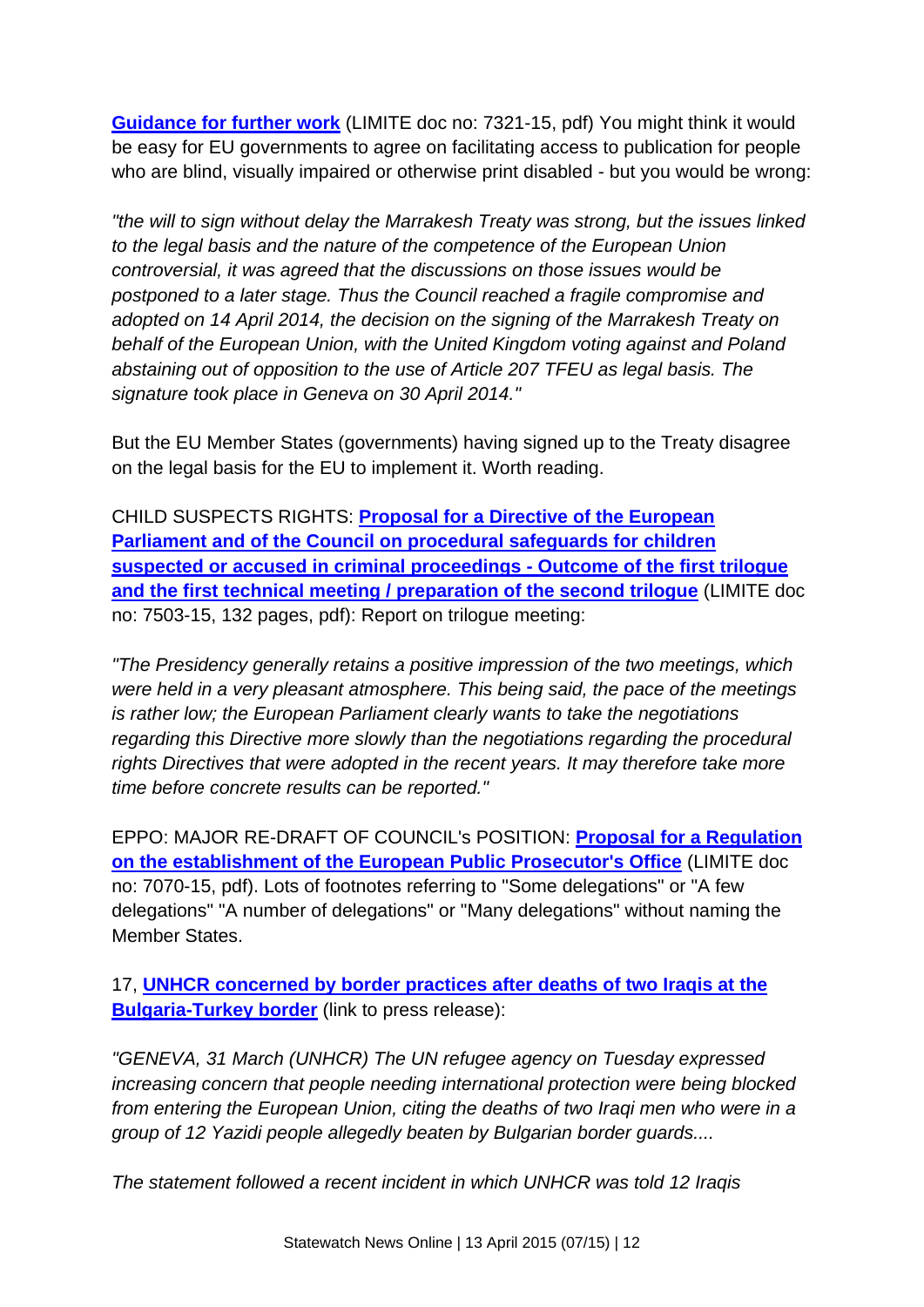*belonging to the Yazidi minority were stopped by Bulgarian border guards as they tried to enter from Turkey. The Iraqis had their belongings seized and were badly beaten.*

*The group scattered and two of the men, suffering from severe injuries, died later of hypothermia on the Turkish side of the border. According to the reports, a third person was taken in a critical condition to a hospital in Edirne after Turkish authorities were alerted."*

18. **[Googles misuse of private browsing data entitles individuals to damages](http://ukhumanrightsblog.com/2015/03/31/googles-misuse-of-private-browsing-data-entitles-individuals-to-damages-court-of-appeal/)  [Court of Appeal](http://ukhumanrightsblog.com/2015/03/31/googles-misuse-of-private-browsing-data-entitles-individuals-to-damages-court-of-appeal/)** (UK Human Rights Blog, link): Google Inc v Vidal-Hall and others [2015] EWCA Civ 311 (27 March 2015) - read **[Judgment](http://www.statewatch.org/news/2015/apr/uk-google-appeal-judgment.pdf)** (pdf)

*"This case concerned the misuse of private information by an internet provider based in the United States. Google had secretly tracked private information about users internet browsing without their knowledge or consent, and then handed the information on to third parties (a practice known as supplying Browser-Generated Information, or BGI)."*

See also: **[Facebook tracking said to breach EU law](https://euobserver.com/justice/128223)** (euobserver, link)

19. EU-MEXICO PNR: European Commission to open negotiations on PNR agreement: **[Letter from Commissioner to Claude Moraes, Chair LIBE Committee](http://www.statewatch.org/news/2015/mar/eu-com-mexico-pnr-letter.pdf)** (pdf)

See: Statewatch story filed on 8.3.15: **[European Commission in a pickle over](http://www.statewatch.org/news/2015/mar/eu-mexico-agentina-pnr.htm)  [PNR](http://www.statewatch.org/news/2015/mar/eu-mexico-agentina-pnr.htm)**

**-** Mexico and Argentina about to implement PNR laws requiring "the transfer of passenger data from air carriers that operate in [their] countries"

- The Commission has only 2-3 weeks to sort this out: airlines face fines if they do not comply and would break EU law if they do

20. EU DEFENCE UNION: Yet another elite "Group of Personalities" set up: **[Bienkowska launches high-level defence research group](http://www.euractiv.com/sections/global-europe/bienkowska-launches-high-level-defence-research-group-313393)** (euractiv, link):

*"Elzbieta Bienkowska , Commissioner for Internal Market, Industry, Entrepreneurship and SMEs, launched a new high-level group to advise the EU on how it can support research on a future defence union."*

See: **[High-level group of personalities on defence research](http://www.statewatch.org/news/2015/mar/eu-com-high-level-group-personalities-defence-research.pdf)** (pdf)

Background: **[First EDA-Commission workshop on the preparatory action for](https://www.eda.europa.eu/info-hub/news/2014/11/25/first-eda-commission-workshop-on-the-preparatory-action-for-csdp-related-research)**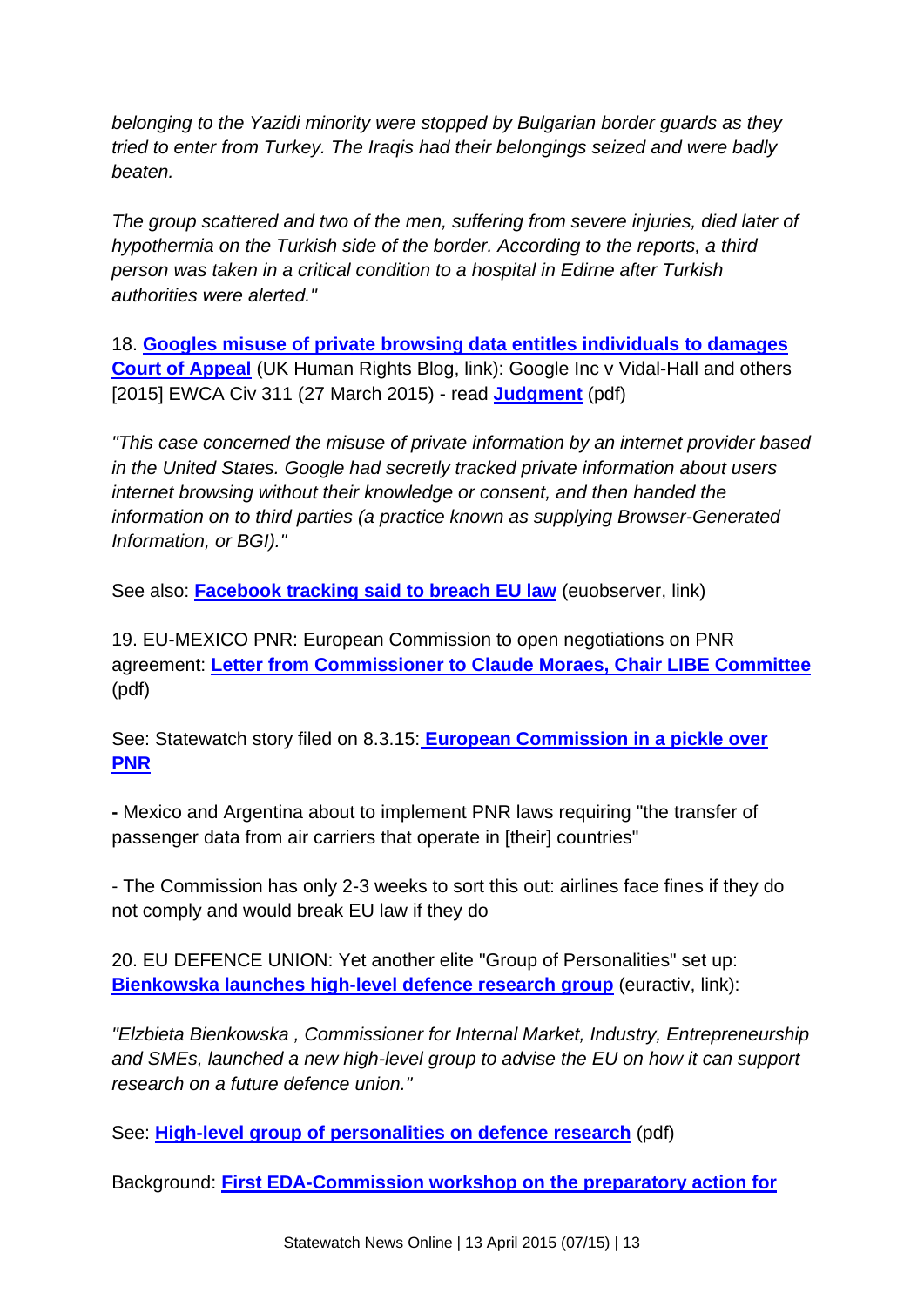**[CSDP-related research](https://www.eda.europa.eu/info-hub/news/2014/11/25/first-eda-commission-workshop-on-the-preparatory-action-for-csdp-related-research)** (European Defence Agency, link) and **[ASD: Aerospace](http://www.statewatch.org/news/2015/mar/eu-com-defence-plans-asd-position-paper.pdf)  [and Defence Industries Association of Europe: Position paper:](http://www.statewatch.org/news/2015/mar/eu-com-defence-plans-asd-position-paper.pdf)** (pdf): *"ASD represents the Aeronautics, Space, Security and Defence industries in Europe. Based in Brussels, the organisations membership today comprises 15 major European aerospace and defence companies and 27 member associations in 20 countries"* and also: **[EU: Commission proposes military research programme](http://database.statewatch.org/article.asp?aid=33894)** (Statewatch database)

See also: **[Arming Big Brother: the EU's Security Research Programme](http://www.statewatch.org/news/2006/apr/bigbrother.pdf)** (Statewatch, pdf): *"The story of the EU Security Research Programme is one of Big Brother meets market fundamentalism. It was personified by the establishment in 2003 of a Group of Personalities (GoP) comprised of EU officials and Europes biggest arms and IT companies."* And the ground-breaking report from Statewatch & TNI: **[NeoConOpticon: The EU Security-Industrial Complex](http://www.statewatch.org/analyses/neoconopticon-report.pdf)** by Ben Hayes (pdf)

21. CEUTA-MELILLA: **[Against a state of exception for human rights in Ceuta](http://www.statewatch.org/news/2015/mar/ceuta-melilla-appeal.pdf)  [and Melilla](http://www.statewatch.org/news/2015/mar/ceuta-melilla-appeal.pdf)** (pdf):

*"The 150 undersigned social associations have looked into the eyes of these migrants and seen their injuries, traumas and persecutions often, very often. This is why we wont look away and allow our shame for this illegal practice through which our name is being soiled to discourage us. We wont allow the existence in our country of zones of exception for human rights regardless of how hard they try to legalise them."*

22. HUNGARY: **[Helsinki Committee: Refugees and migrants: Information note](http://helsinki.hu/en/information-note-government-plans-to-breach-eu-asylum-law)  [on Hungarian government plans to breach EU asylum law and to subject](http://helsinki.hu/en/information-note-government-plans-to-breach-eu-asylum-law)  [asylum-seekers to massive detention and immediate deportation](http://helsinki.hu/en/information-note-government-plans-to-breach-eu-asylum-law)** (link) and see: **[Media information note](http://helsinki.hu/wp-content/uploads/Asylum-2015-Hungary-press-info-4March2015.pdf)** (pdf, link):

*"Hungarian Helsinki Committee aimed at providing background information and key facts about migration to \*Hungary\*, conditions for migrants in the country and recent developments in the government's migration policy. With 42,777 asylum claims registered last year, the number of asylum-seekers in Hungary saw a twentyfold increase from 2012 to 2014. The already problematic situation of migrants and asylum-seekers in the country risks to deteriorate following the \*anti-migrant communication campaign\* initiated by the Prime Minister last February.*

*Planned amendments to asylum and immigration laws are going, for example, in the direction of \*systematic detention\* of asylum-seekers and migrants irregularly entering the territory, \*undermining the protection of their fundamental rights."*

23. UK-EU: House of Lords Select Committee on the European Union report: **[The](http://www.statewatch.org/news/2015/mar/uk-eu-balance-of-competencies-report.pdf)  [Review of the Balance of Competences between the UK and the EU](http://www.statewatch.org/news/2015/mar/uk-eu-balance-of-competencies-report.pdf)** (pdf) and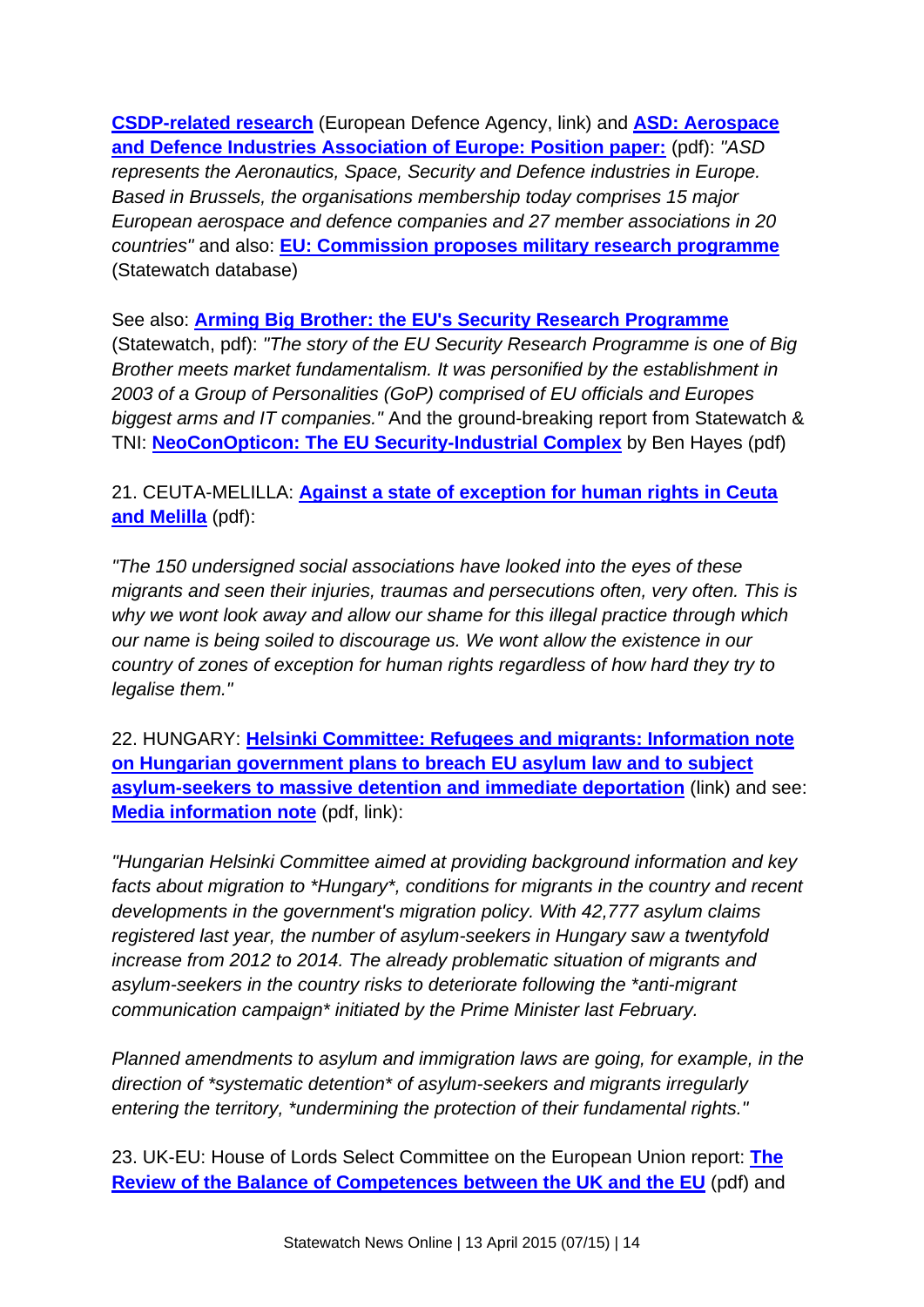**[Evidence submitted](http://www.statewatch.org/news/2015/mar/uk-eu-balance-of-competencies-evidence.pdf)** (pdf) in respone to: **[Government Review](https://www.gov.uk/government/uploads/system/uploads/attachment_data/file/35431/eu-balance-of-competences-review.pdf)** (link): *"Although the reports represent a significant and worthwhile body of work, the Review as a whole is diminished by the Governments failure to deliver its undertaking in 2012 to draw together the analysis contained in the Review."*

See: **[Lords slams UKs splendid isolation on EU justice opt-out](http://www.euractiv.com/sections/uk-europe/lords-slams-uks-splending-isolation-eu-justice-opt-out-313211)** (euractiv, link): *"The House of Lords has called on the British government to abandon its legally unsustainable interpretation of EU justice and home affairs law, and drop its unnecessarily confrontational strategy."*

24. EU: Council of the European Union: DATA PROTECTION REGULATION: This a redraft of important clauses on data subjects' rights and remedies: **[Proposal for a](http://www.statewatch.org/news/2015/mar/eu-council-dp-reg-chap-III-VIII-7526-15.pdf)  [Regulation of the European Parliament and of the Council on the protection of](http://www.statewatch.org/news/2015/mar/eu-council-dp-reg-chap-III-VIII-7526-15.pdf)  [individuals with regard to the processing of personal data and on the free](http://www.statewatch.org/news/2015/mar/eu-council-dp-reg-chap-III-VIII-7526-15.pdf)  [movement of such data \(General Data Protection Regulation\) -](http://www.statewatch.org/news/2015/mar/eu-council-dp-reg-chap-III-VIII-7526-15.pdf) Chapters III and [VIII](http://www.statewatch.org/news/2015/mar/eu-council-dp-reg-chap-III-VIII-7526-15.pdf)** (LIMITE doc no: 7526-15, 27 March 2015, pdf)

25. **[Deaths of Europes unwanted and unnoticed migrants exposed](http://www.irr.org.uk/news/deaths-of-europes-unwanted-and-unnoticed-migrants-exposed/)** (Institute of Race Relations, link): "*The deaths over the last five years, in the detention and reception centres, the streets and the squats of Europe, are a product of the rightlessness and the lack of human dignity European governments accord to migrants and asylum seekers. They are also the tip of the iceberg; the true figures are unknown, as in many countries migrants deaths are not recorded or investigated. But of the deaths whose circumstances are known, the largest number, sixty, were suicides; 26 were caused by untreated illness or illness exacerbated by detention, while sixteen were caused by destitution.*

*"Liz Fekete, Director of the IRR, said, Some lives simply dont matter. These deaths reflect exactly the same indifference to human life that we see at the border this suffering, these deaths need to be accounted for.*"

Full report: **[Unwanted, Unnoticed: an audit of 160-asylum and immigration](http://www.irr.org.uk/wp-content/uploads/2015/03/ERP-Briefing-Paper-No-10-FINAL.pdf)[related deaths in Europe](http://www.irr.org.uk/wp-content/uploads/2015/03/ERP-Briefing-Paper-No-10-FINAL.pdf) (**link to pdf)

26. UK: SPECIAL BRANCH SPIES ON MPs**: [Furious Labour MPs allegedly spied](http://www.mirror.co.uk/news/uk-news/furious-labour-mps-allegedly-spied-5406565)  [on by undercover cops demand to see files](http://www.mirror.co.uk/news/uk-news/furious-labour-mps-allegedly-spied-5406565)** (Mirror, link): "*Furious Labour MPs have demanded to see their secret Special Branch files after it emerged they were allegedly spied on by undercover cops.*

"*Deputy party leader Harriet Harman, ex-Cabinet Minister Peter Hain and senior backbencher Jeremy Corbyn urged the Government to release the confidential documents detailing their activities.*

*A now-defunct unit of Met Police officers has been accused of threatening*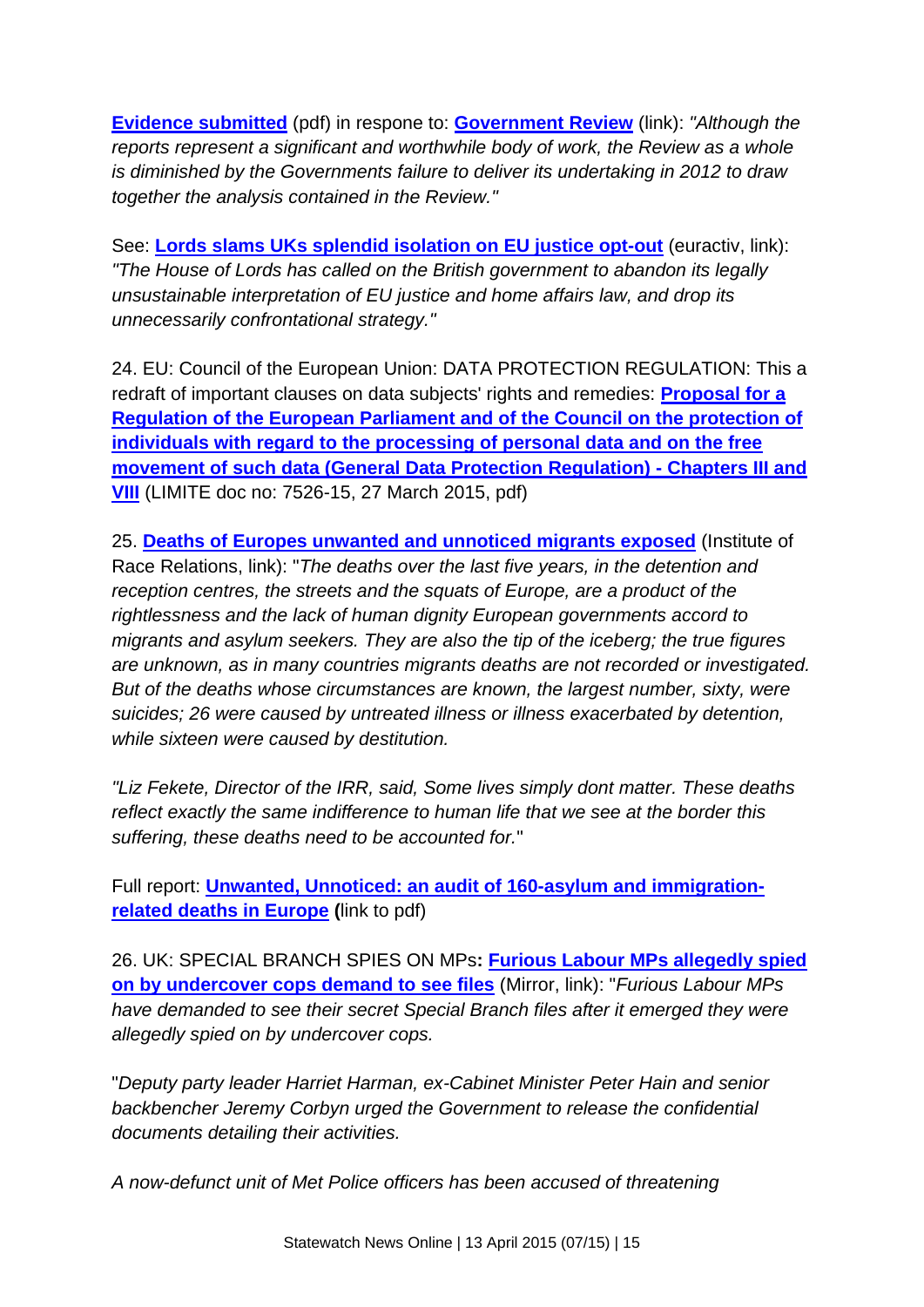*democracy by keeping and even updating records on their targets after they became MPs - including Jack Straw during his time as Home Secretary.*"

Parliament is about to go into recess before the general election in March, so it is unlikely that there will be many formal developments before the election of a new parliament. As Home Officer minister Mike Penning noted during the debate: "*Lots of things are possible with notice -in the next Parliament.*". Penning also told Harriet Harman that he could not guarantee MPs would be able to see the full contents of the files kept on them: "*Ultimately, there may be reasons for that. I was a counterterrorism Minister in Northern Ireland, where there had to be redactions. I will make sure that as much as can be released is released.*" See: debate: **[Undercover](http://www.publications.parliament.uk/pa/cm201415/cmhansrd/cm150326/debtext/150326-0001.htm#150326-0001.htm_spnew107)  [Policing](http://www.publications.parliament.uk/pa/cm201415/cmhansrd/cm150326/debtext/150326-0001.htm#150326-0001.htm_spnew107)** (Hansard, link)

Background: **[Pollice continued spying on Labour activists after their election as](http://www.theguardian.com/uk-news/2015/mar/25/police-spied-on-labour-mps-whistleblower)  [MPs](http://www.theguardian.com/uk-news/2015/mar/25/police-spied-on-labour-mps-whistleblower)** (Guardian, link) and see also: **[The Wilson Doctrine](http://www.statewatch.org/news/2015/mar/uk-the-wilson-doctrine.pdf)** (pdf): *"The convention that MPs communications should not be intercepted by police or security services is known as the Wilson Doctrine. It is named after the former Prime Minister Harold Wilson who established the rule in 1966"*

27. EU: DATA PROTECTION REGULATION: Council position on Chapters II (Principles), VI (Independent Supervisory Authorities) and VII ("one-stop-shop")

"*Delegations will find attached the texts of Chapters II (Annex I), VI and VII (onestop-shop) (Annex II) as agreed in the partial general approach reached at the Council on 13 March 2015.*": See: **[Proposal for a Regulation on the protection of](http://statewatch.org/news/2015/mar/eu-council-2015-03-07466-dp-regulations-chapters-ii-vi-viii.pdf)  [individuals with regard to the processing of personal data and on the free](http://statewatch.org/news/2015/mar/eu-council-2015-03-07466-dp-regulations-chapters-ii-vi-viii.pdf)  [movement of such data \(General Data Protection Regulation\) -](http://statewatch.org/news/2015/mar/eu-council-2015-03-07466-dp-regulations-chapters-ii-vi-viii.pdf) Chapters II, VI [and VII](http://statewatch.org/news/2015/mar/eu-council-2015-03-07466-dp-regulations-chapters-ii-vi-viii.pdf)** (7466-15, pdf)

From earlier this month: Statewatch Analysis: **[Second version: The Proposed Data](http://statewatch.org/analyses/no-264-march-15-data-protection-reg.pdf)  [Protection Regulation: What has the Council agreed so far?](http://statewatch.org/analyses/no-264-march-15-data-protection-reg.pdf)** (pdf) by Steve Peers, Professor of Law, University of Essex

# 28. EU:: **European Neighbourhood Policy evaluation for 2014 published**

"*In 2014 the EU maintained a high level of engagement with partners, in which the instruments offered by the ENP played a central part. The new European Neighbourhood Instrument (ENI), adopted in 2014, provides EUR 15.4 billion for the period 2014-20. Financial assistance is more focused than before; civil society organisations (CSOs) and local authorities are better and more closely involved in preparing, implementing and monitoring EU support*."

Full report: European Commission and High Representative for Foreign Affairs and Security Policy: **[Implementation of the European Neighbourhood Policy in 2014](http://statewatch.org/news/2015/mar/eu-com-2015-03-implementation-neighbourhood-policy-2014.pdf)**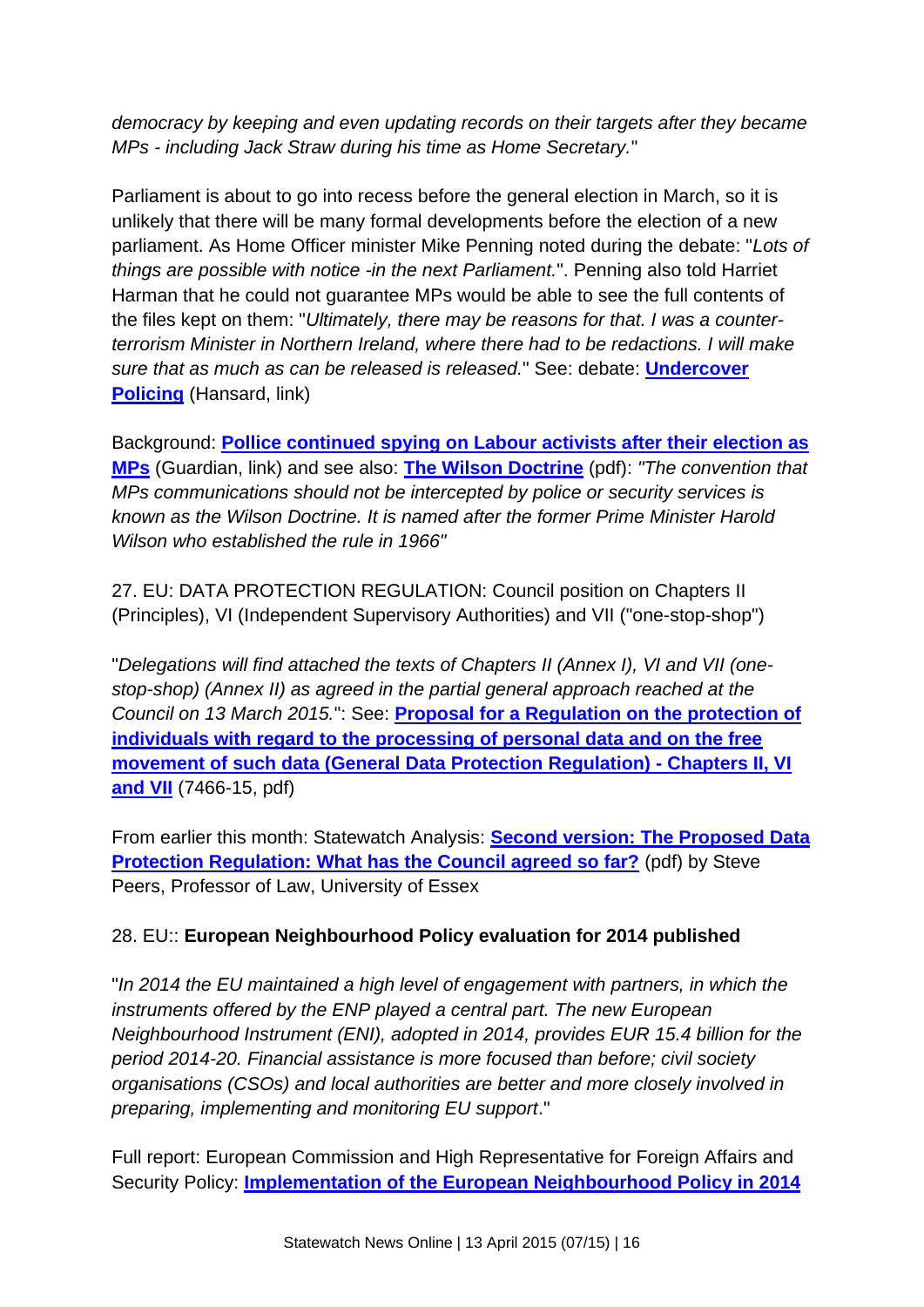(pdf) and for an overview: **[Commission publishes neighbourhood reports for](http://www.euractiv.com/sections/europes-east/commission-publishes-neighbourhood-reports-test-year-2014-313252)  ['test year 2014'](http://www.euractiv.com/sections/europes-east/commission-publishes-neighbourhood-reports-test-year-2014-313252)** (EurActiv, link)

The document notes that: "*The terrible loss of life in the Mediterranean Sea during 2014 showed that coordinated policy formulation of the EU with its partner countries in the South and beyond is indispensable.*

"*As ENP partner countries are mostly transit countries for irregular migration, the EU includes the neighbours of neighbours in relevant discussions, e.g. authorities from West and Central Africa in the framework of the 'Rabat Process'. Similarly, a regional dialogue process was launched in November with countries along the East African migratory route ('Khartoum Process'). Most of the EUs southern partner countries lack a comprehensive, sustainable legal and administrative system to deal with this issue. Libya, in particular, was very vulnerable to flows of asylum-seekers, irregular migration and human trafficking following the deteriorating security situation and the conflict in the country.* "

On this issue, see also: **[Plan to block refugees leaving Africa and hand them](http://www.statewatch.org/news/news/2015/mar/eu-med-plan.htm)  [over to North African states](http://www.statewatch.org/news/news/2015/mar/eu-med-plan.htm)**

A document was published at the beginning of March outlining the "clear need to review the assumptions on which the policy is based, as well as its scope, and how instruments should be used..." See: **[Towards a new European Neighbourhood](http://statewatch.org/news/2015/mar/eu-com-2015-03-04-towards-new-neighbourhood-policy.pdf)  [Policy](http://statewatch.org/news/2015/mar/eu-com-2015-03-04-towards-new-neighbourhood-policy.pdf)** (pdf)

29. EU-PNR: Substantial reservations expressed in: **[Letter from the Article 29 data](http://www.statewatch.org/news/2015/mar/eu-pnr-letter-art-29-wp-to-chair-libe.pdf)  [protection Working Party to Claude moraes, Chair of the Civil Liberties](http://www.statewatch.org/news/2015/mar/eu-pnr-letter-art-29-wp-to-chair-libe.pdf)  [Committee \(LIBE\)](http://www.statewatch.org/news/2015/mar/eu-pnr-letter-art-29-wp-to-chair-libe.pdf)** (pdf) with detailed Appendix.

*"First, the necessity of an EU PNR scheme still has to be justified. Precise argumentation and evidence are still lacking in that respect. Further restrictions should also be made to ensure that the data processing is proportionate to the purpose pursued, in particular considering that the report now includes intra-EU flights in the data processing...*

*the scope of the offences concerned should be further reduced and the retention period shortened and clearly justified....*

*the WP29 insists on the necessity to present as soon as possible a detailed evaluation of the efficiency of the PNR scheme. A sunset clause should also be inserted into the directive to assist in ensuring periodic review of the necessity of the system....*

*to reduce the list to the crimes for which the use of PNR data would effectively*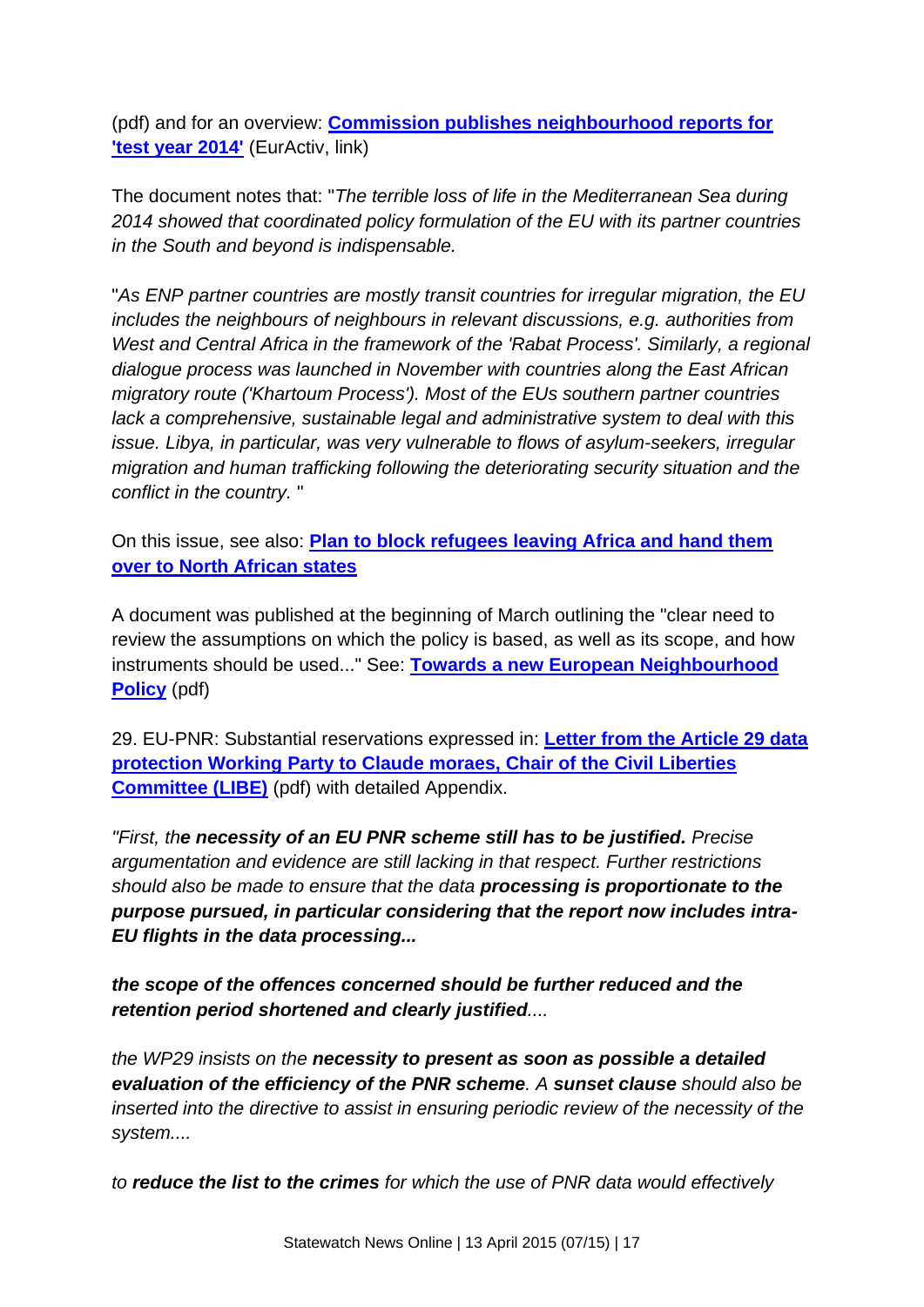*prove necessary for the police investigators and, in any case, to justify, for each category of crime currently listed, that the use of PNR data is necessary for the prevention, detection, investigation and prosecution of these crimes....*

*at the very least, philosophical belief, trade union membership, health data and sex life should be added to the list of data on the basis of which no decision producing adverse legal effects, such as regarding preassessment of passengers, must be taken.* " [emphasis added]

30. EU: Council of the European Union: **[Data Protection Regulation -](http://www.statewatch.org/news/2015/apr/eu-dp-reg-april.htm) latest [documents](http://www.statewatch.org/news/2015/apr/eu-dp-reg-april.htm)**: Proposal for a Regulation of the European Parliament and of the Council on the protection of individuals with regard to the processing of personal data and on the free movement of such data (General Data Protection Regulation):

GENERAL PROVISIONS & GENERAL PROVISIONS: **[Chapters I and XI](http://www.statewatch.org/news/2015/apr/eu-council-dp-reg-chap-I-XI-7700-15.pdf)** (LIMITE doc no: 7700-15, pdf) With 38 Member State positions or Footnotes.

RIGHTS OF THE DATA SUBJECT: **[Chapter III](http://www.statewatch.org/news/2015/apr/eu-council-dp-reg-chap-III-7651-15.pdf)** (LIMITE doc no: 7651-15, pdf) With 150 Member State positions on Footnotes. Includes: *"However, if requests are manifestly unfounded such as when the data subject repetitiously requests information or where the data subject abuses its right to receive information for example by providing false or misleading information when making the request, the controller could refuse to act on the request."* [emphasis added]

**[Chapters III and VIII](http://www.statewatch.org/news/2015/apr/eu-council-dp-reg-chaps-III-VIII-7526-15.pdf)** (LIMITE doc no: 7526-15, pdf) includes "Profiling" (pp 6-7)and 15 Member State positions or Footnotes.

PRINCIPLES, INDEPENDENT SUPERVISORY AUTHORITIES and CO-OPERATION AND CONSISTENCY: **[Chapters II, VI and VII](http://www.statewatch.org/news/2015/apr/eu-council-dp-reg-chaps-II-VI-VII-7466-15.pdf)** (Doc no 7466-15, pdf) With 147 Member State positions or Footnotes

Note: **[Spanish delegation on Chapters III & VIII](http://www.statewatch.org/news/2015/apr/eu-council-dp-reg-chap-III-VIII-es-7586-add-15.pdf)** (LIMITE doc no: 7586-ADD-1-15, pdf)

31. EU: Connected Continent: Council of the European Union: **Preparation for the second informal trilogue**: **[Proposal for a Regulation laying down measures](http://www.statewatch.org/news/2015/apr/eu-council-connected-continent-second-trilogue-7741-15.pdf)  [concerning the European single market for electronic communications and to](http://www.statewatch.org/news/2015/apr/eu-council-connected-continent-second-trilogue-7741-15.pdf)  [achieve a Connected Continent, and amending Directives 2002/20/EC,](http://www.statewatch.org/news/2015/apr/eu-council-connected-continent-second-trilogue-7741-15.pdf)  [2002/21/EC and 2002/22/EC and Regulations \(EC\) No 1211/2009 and \(EU\) No 5](http://www.statewatch.org/news/2015/apr/eu-council-connected-continent-second-trilogue-7741-15.pdf)** (LIMITE doc no 7741-15, 342 pages pdf): Multi-column document with Commission proposal, European Parliament position, Council position and "compromise" text.

Signiicant changes proposed by Council Presidency: *"Before examination of the amendments, the Working Party will be further debriefed on the results of the two*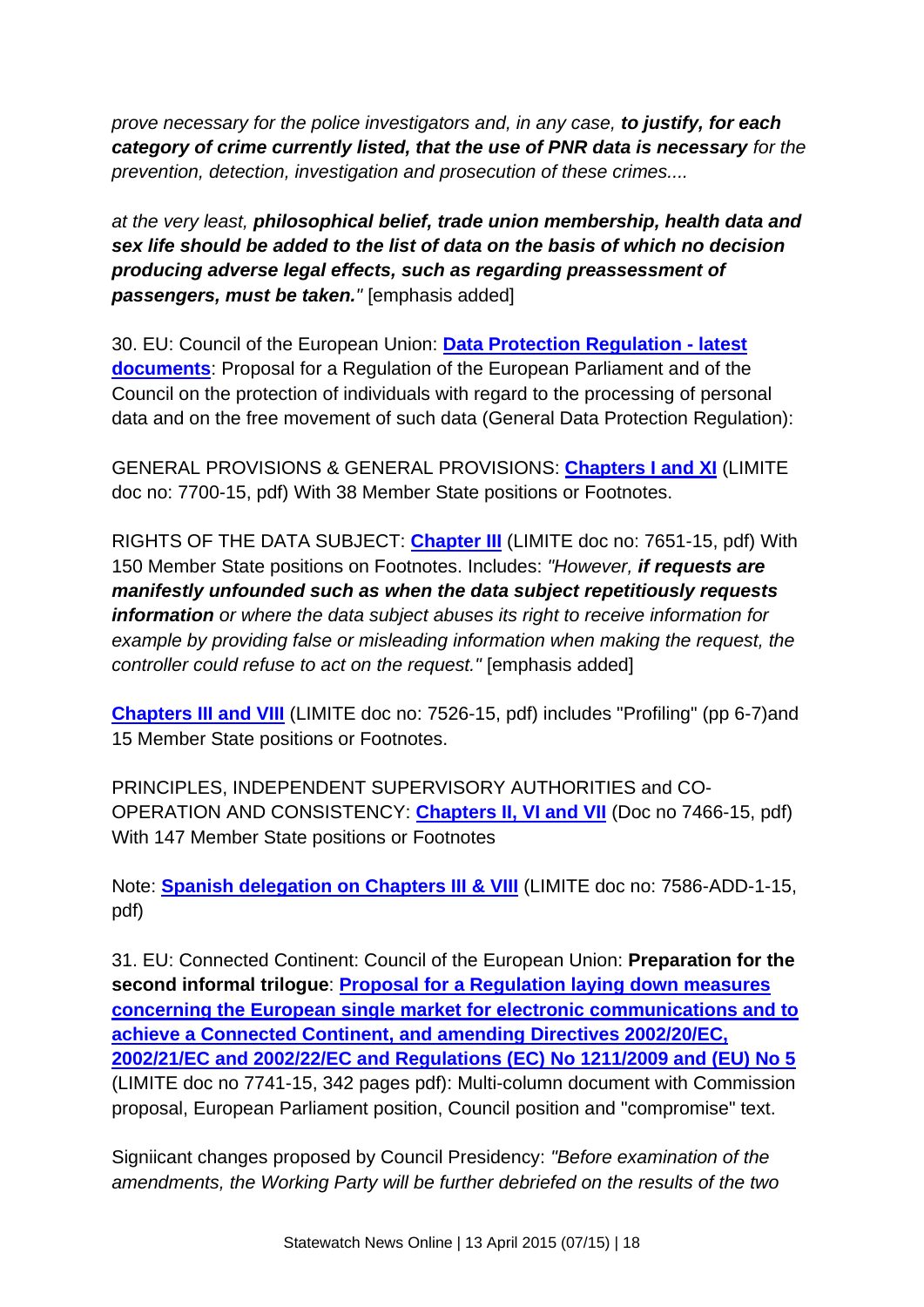*technical meetings and reasoning for the amendments as proposed by the Presidency."*

# **EU-UK-GCHQ-USA-NSA SURVEILLANCE <http://www.statewatch.org/eu-usa-data-surveillance.htm>**

1. USA: **[Exclusive: TSA Behavior Detection Program Targeting Undocumented](https://firstlook.org/theintercept/2015/04/06/exclusive-tsa-behavior-detection-program-targeting-immigrants-terrorists/)  [Immigrants, Not Terrorists](https://firstlook.org/theintercept/2015/04/06/exclusive-tsa-behavior-detection-program-targeting-immigrants-terrorists/)** (The Intercept, link):

*"A controversial Transportation Security Administration program that uses behavior indicators to identify potential terrorists is instead primarily targeting undocumented immigrants, according to a document obtained by The Intercept and interviews with current and former government officials.*

*The \$900 million program, Screening of Passengers by Observation Techniques, or SPOT, employs behavior detection officers trained to identify passengers who exhibit behaviors that TSA believes could be linked to would-be terrorists. But in one fiveweek period at a major international airport in the United States in 2007, the year the program started, only about 4 percent of the passengers who were referred to secondary screening or law enforcement by behavior detection officers were arrested, and nearly 90 percent of those arrests were for being in the country illegally, according to a TSA document obtained by The Intercept.*

*Nothing in the SPOT records suggests that any of those arrested were associated with terrorist activity."*

See: **[Document](http://www.statewatch.org/news/2015/apr/tsa-screening-document-spot.pdf)** (pdf), See **[TSA document](http://www.statewatch.org/news/2015/apr/usa-spot-referral.pdf)** (pdf) and **[Examples of SPOT targets](http://www.statewatch.org/news/2015/apr/Terrorist-spot-referrals-540x696.png)** (png)

2. UK: GCHQ: **[Britain Used Spy Team to Shape Latin American Public Opinion](https://firstlook.org/theintercept/2015/04/02/gchq-argentina-falklands/)  [on Falklands](https://firstlook.org/theintercept/2015/04/02/gchq-argentina-falklands/)** (The Intercept, link):

*"Faced with mounting international pressure over the Falkland Islands territorial dispute, the British government enlisted its spy service, including a highly secretive unit known for using dirty tricks, to covertly launch offensive cyberoperations to prevent Argentina from taking the islands.*

*A shadowy unit of the British spy agency Government Communications Headquarters (GCHQ) had been preparing a bold, covert plan called Operation QUITO since at least 2009...... At the heart of this operation was the Joint Threat Research and Intelligence Group, known by the acronym JTRIG, a secretive unit that has been involved in spreading misinformation."*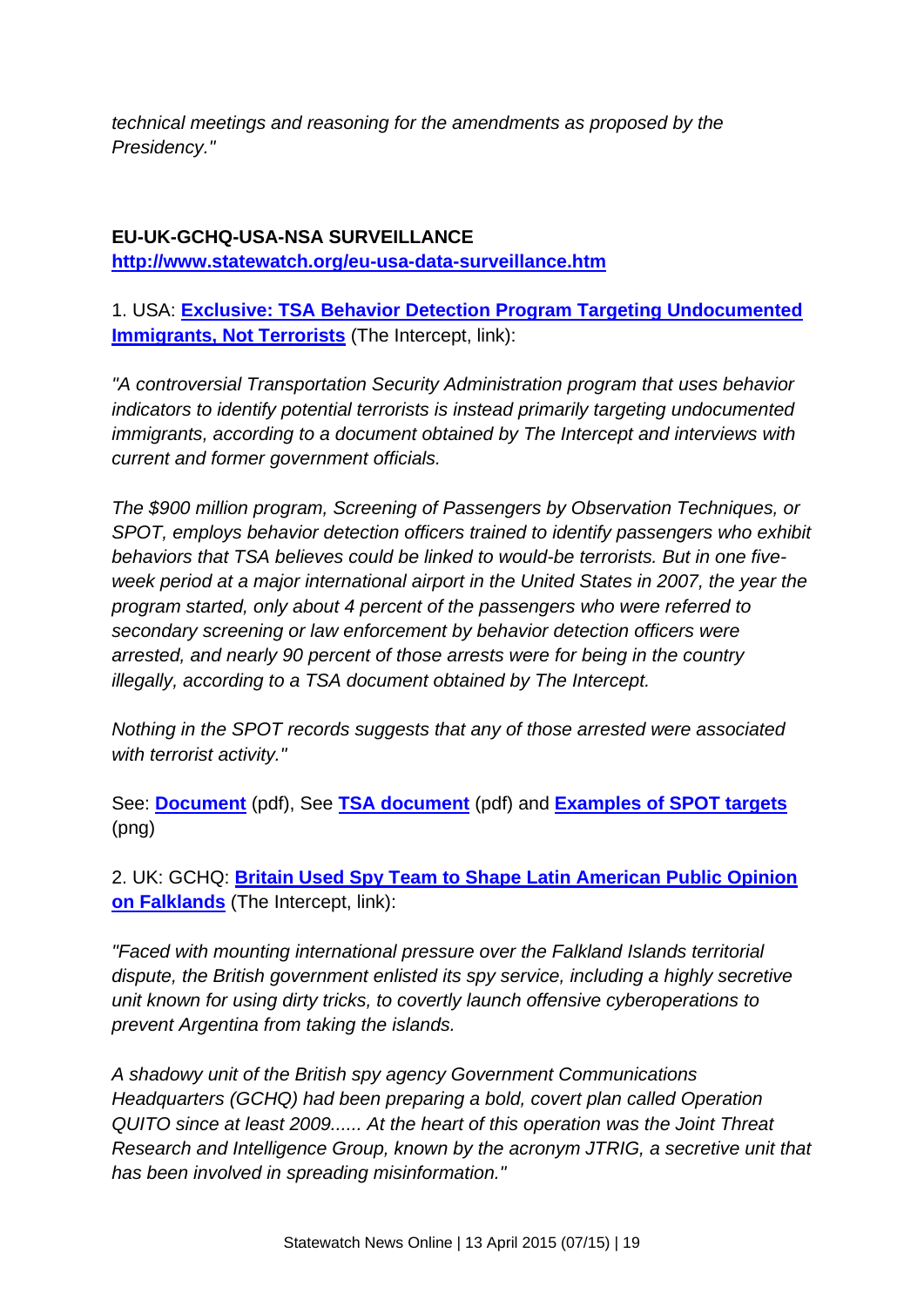3. **[Do Facebook and the USA violate EU data protection law? The CJEU](http://eulawanalysis.blogspot.co.uk/2015/03/does-facebook-and-usa-violate-eu-data.html?utm_source=feedburner&utm_medium=email&utm_campaign=Feed:+EuLawAnalysis+%28EU+Law+Analysis%29)  [hearing in Schrems](http://eulawanalysis.blogspot.co.uk/2015/03/does-facebook-and-usa-violate-eu-data.html?utm_source=feedburner&utm_medium=email&utm_campaign=Feed:+EuLawAnalysis+%28EU+Law+Analysis%29)** (EU Law Analysis, link)

4. **[Netanyahus Spying Denials Contradicted by Secret NSA Documents](https://firstlook.org/theintercept/2015/03/25/netanyahus-spying-denial-directly-contradicted-secret-nsa-documents/)** (The Intercept, link):

*"Israeli Prime Minister Benjamin Netanyahu yesterday vehemently denied a Wall Street Journal report, leaked by the Obama White House, that Israel spied on U.S. negotiations with Iran and then fed the intelligence to Congressional Republicans. His offices denial was categorical and absolute, extending beyond this specific story to U.S.-targeted spying generally, claiming: The state of Israel does not conduct espionage against the United States or Israels other allies.*

*Israels claim is not only incredible on its face. It is also squarely contradicted by topsecret NSA documents, which state that Israel targets the U.S. government for invasive electronic surveillance, and does so more aggressively and threateningly than almost any other country in the world. Indeed, so concerted and aggressive are Israeli efforts against the U.S."*

*See:* **[Excerpt from 2008 NSA document Which Foreign Intelligence Service Is](https://nsa.gov1.info/dni/2015/israel-nsa-nie-target.jpg)  [the Biggest Threat to the US?](https://nsa.gov1.info/dni/2015/israel-nsa-nie-target.jpg)**" (link)

5. USA: REMOTE ACCESS TO COMPUTERS: **Advisory [Committee Approves](http://epic.org/2015/03/advisory-committee-approves-ru.html)  [Rules to Expand Police Hacking Authority](http://epic.org/2015/03/advisory-committee-approves-ru.html)** (EPIC, link):

*"according to a news report, a committee of the Federal Judicial Conference voted on Monday to approve changes to Rule 41 of the Federal Rules of Criminal Procedure. Under the revised rule, judges could issue "remote access" warrants authorizing law enforcement to search computers remotely, even when the target is outside the jurisdiction of the court."*

See also: **[FBIs Plan to Expand Hacking Power Advances Despite Privacy Fears](http://www.nationaljournal.com/tech/fbi-s-plan-to-expand-hacking-power-advances-despite-privacy-fears-20150316)  - [Google had warned that the rule change represents a monumental](http://www.nationaljournal.com/tech/fbi-s-plan-to-expand-hacking-power-advances-despite-privacy-fears-20150316)  [constitutional concern](http://www.nationaljournal.com/tech/fbi-s-plan-to-expand-hacking-power-advances-despite-privacy-fears-20150316)**. (National journal, link) and UK: **[Code of Practice:](http://www.statewatch.org/news/2015/feb/uk-computer-surveillance.htm)  ["Equipment Interference" to give the intelligence and security agencies direct](http://www.statewatch.org/news/2015/feb/uk-computer-surveillance.htm)  [access to computers to by-pass encryption and to use "remote access" to](http://www.statewatch.org/news/2015/feb/uk-computer-surveillance.htm)**  *"obtain information.. in pursuit of intelligence requirements"* **or to** *["remove or](http://www.statewatch.org/news/2015/feb/uk-computer-surveillance.htm)  [modify software"](http://www.statewatch.org/news/2015/feb/uk-computer-surveillance.htm)* (Statewatch)

6 UN: **[New U.N. investigator to probe digital spying](http://www.reuters.com/article/2015/03/26/un-rights-privacy-idINKBN0MM2IT20150326)** (Reuters, link): "*The United Nations top human rights body agreed on Thursday to appoint a special investigator*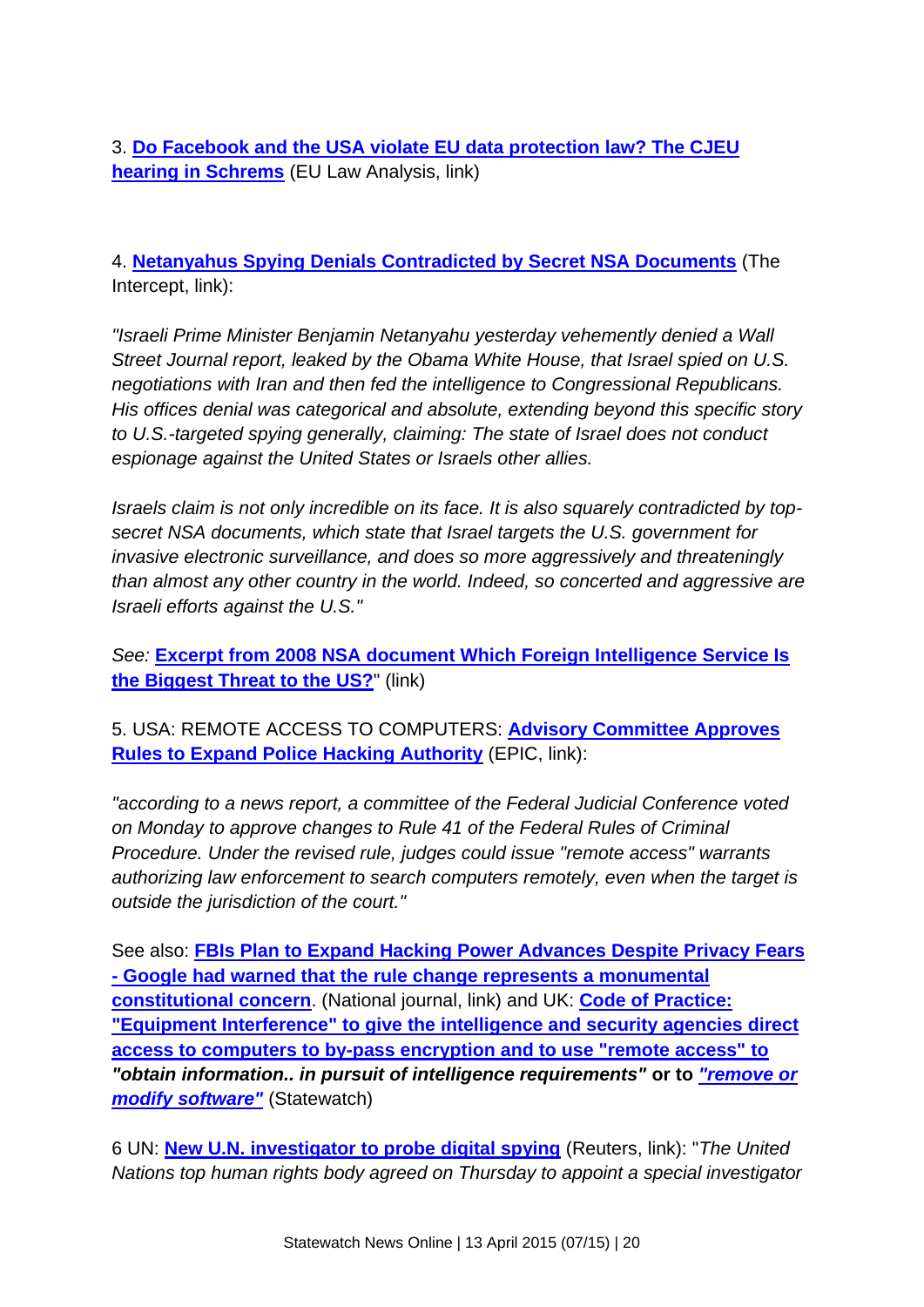*to probe digital spying and violations of online privacy.*

*"Brazil and Germany spearheaded the resolution, which voiced deep concern over electronic surveillance and the interception of digital communications, as well as data collection by governments and private companies.*"

See also: **[Human Rights Council creates mandate of Special Rapporteur on the](http://www.ohchr.org/en/NewsEvents/Pages/DisplayNews.aspx?NewsID=15763&LangID=E)  [right to privacy: Adopts Three Other Texts on Human Rights, Democracy and](http://www.ohchr.org/en/NewsEvents/Pages/DisplayNews.aspx?NewsID=15763&LangID=E)  [the Rule of Law, the Right to Work, and the Effects of Terrorism on Human](http://www.ohchr.org/en/NewsEvents/Pages/DisplayNews.aspx?NewsID=15763&LangID=E)  [Rights](http://www.ohchr.org/en/NewsEvents/Pages/DisplayNews.aspx?NewsID=15763&LangID=E)** (UN , link) and **[Human rights, democracy and the rule of law](http://www.un.org/ga/search/view_doc.asp?symbol=A/HRC/28/L.24)** (link)

And: UN Human Rights Council: **[The right to privacy in the digital age](http://statewatch.org/news/2015/mar/un-2015-03-24-human-rights-digital-rapporteur-resolution.pdf)** (pdf) and: **[UN Human Rights Council Appoints Special Rapporteur on the Right to](https://www.eff.org/deeplinks/2015/03/un-human-rights-council-appoints-special-rapporteur-right-privacy)  [Privacy](https://www.eff.org/deeplinks/2015/03/un-human-rights-council-appoints-special-rapporteur-right-privacy)** (Electronic Frontier Foundation, link)

**Selected entries from NEWS DIGEST** (67 news links from across the EU, so far in April, updated daily) **<http://www.statewatch.org/news/Newsinbrief.htm>**

1. UK: **[Stephen Lawrence investigation: inquiry was not told of corrupt](http://www.theguardian.com/uk-news/2015/apr/10/stephen-lawrence-investigation-inquiry-was-not-told-of-corrupt-detective)  detective - [Special unit concluded that John Davidson was corrupt but did not](http://www.theguardian.com/uk-news/2015/apr/10/stephen-lawrence-investigation-inquiry-was-not-told-of-corrupt-detective)  [tell the public inquiry into the bungled investigation of teenagers murder](http://www.theguardian.com/uk-news/2015/apr/10/stephen-lawrence-investigation-inquiry-was-not-told-of-corrupt-detective)** (Guardian, link)

2. EU: **[Dublin III Regulation on asylum and unaccompanied minors](http://free-group.eu/2015/04/09/dublin-iii-regulation-on-asylum-and-unaccompanied-minors/)** (EASFJ, link)

3. GREECE: **Golden Dawn Watch to shine [a spotlight on upcoming trial -](http://www.thepressproject.net/article/75419/Golden-Dawn-watch-to-shine-a-spotlight-on-upcoming-trial) Greek [anti-racism groups announced on Thursday an initiative to provide daily](http://www.thepressproject.net/article/75419/Golden-Dawn-watch-to-shine-a-spotlight-on-upcoming-trial)  [coverage and analysis of the upcoming trial of Greek far right party, Golden](http://www.thepressproject.net/article/75419/Golden-Dawn-watch-to-shine-a-spotlight-on-upcoming-trial)  [Dawn](http://www.thepressproject.net/article/75419/Golden-Dawn-watch-to-shine-a-spotlight-on-upcoming-trial)**. (Press Project, link)

4. IRELAND: **[DirectProvision15: Legal Insights into the Direct Provision System](http://humanrights.ie/children-and-the-law/directprovision15-legal-insights-into-the-direct-provision-system/)** (Human Rights in Ireland, link): *"The Direct Provision system in Ireland to accommodate Asylum seekers is now 15 years old. It is a remarkable system and over the past 13 years I have visited almost every hostel at this point in different parts of the Country. All of them appear to have the same hallmarks. Direct provision hostels are institutions which are wholly unsuitable for the people and families who reside in them."*

5. **[French surveillance legislation is off to a bad start](http://www.euractiv.com/sections/infosociety/french-surveillance-legislation-bad-start-313616)** (euractiv, link): *"The new French Intelligence Bill has provoked concern among many of the countrys lawmakers, as well as international NGOs. According to French Human Rights*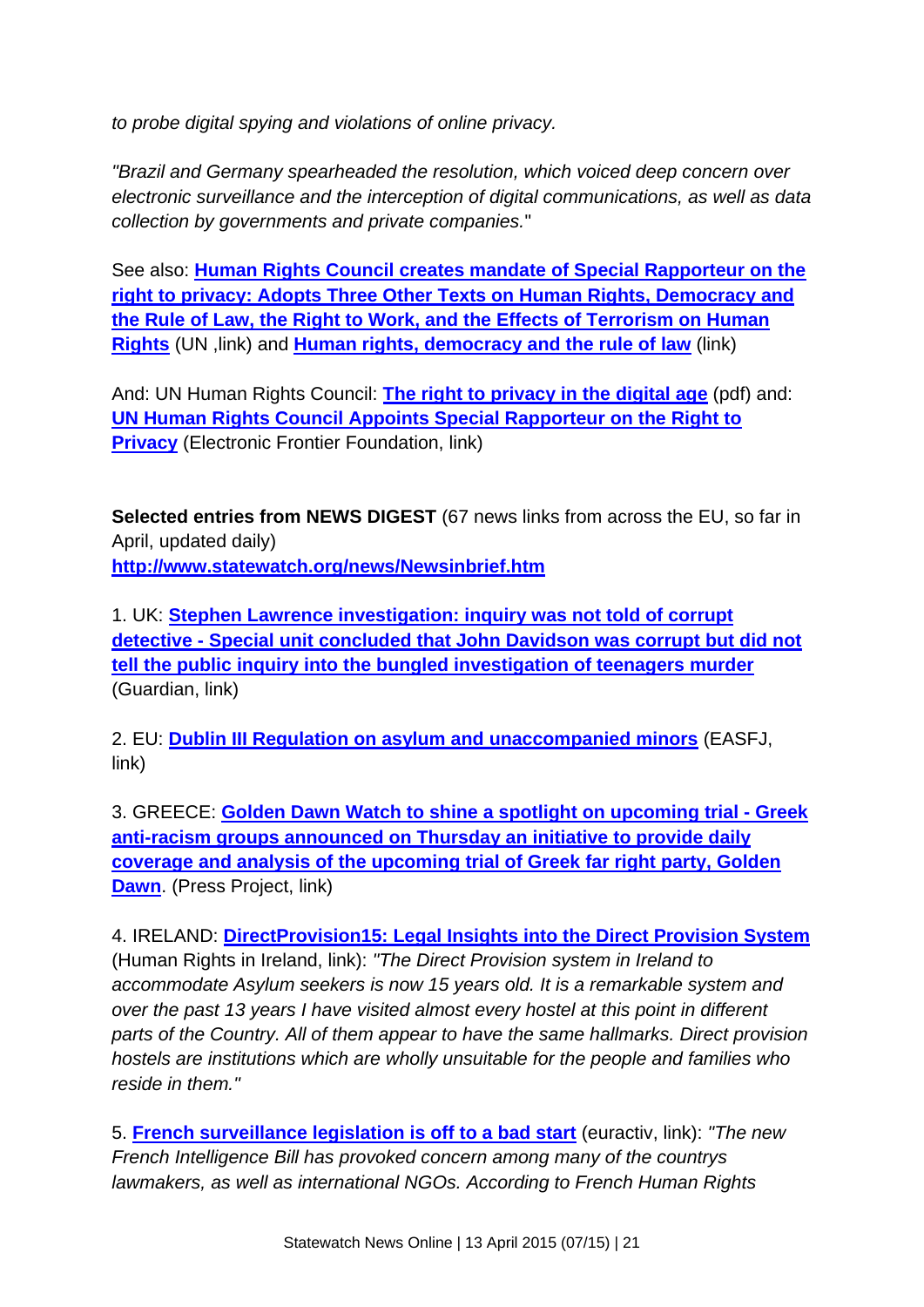*Defender Jacques Toubon, the legislation contravenes the rulings of the European Court of Human Rights."*

6. **[German government blames Pegida for rise in crimes against refugees](http://www.euractiv.com/sections/justice-home-affairs/german-government-blames-pegida-rise-crimes-against-refugees-313634)** (euractiv, link): *"Germanys Ministry of Internal Affairs is blaming right-wing extremist demonstrations, aimed especially at asylum seekers, for the growing number of attacks on refugee shelters."*

7. CoE: Parliamentary Assembly: **[Spring Session: mass surveillance, drones,](http://assembly.coe.int/nw/xml/News/News-View-EN.asp?newsid=5472&lang=2&cat=8)  [situation in Ukraine](http://assembly.coe.int/nw/xml/News/News-View-EN.asp?newsid=5472&lang=2&cat=8)** (link)

8.**[Norway to pay reparations to Roma for racist policies and suffering under](http://www.theguardian.com/world/2015/apr/09/norway-to-pay-reparations-to-roma-for-racist-policies-and-suffering-under-nazis)  Nazis - [Prime minister Erna Solberg apologises for discrimination which led to](http://www.theguardian.com/world/2015/apr/09/norway-to-pay-reparations-to-roma-for-racist-policies-and-suffering-under-nazis)  [dozens of Roma dying in Nazi death camps after being denied re-entry into](http://www.theguardian.com/world/2015/apr/09/norway-to-pay-reparations-to-roma-for-racist-policies-and-suffering-under-nazis)  [Norway](http://www.theguardian.com/world/2015/apr/09/norway-to-pay-reparations-to-roma-for-racist-policies-and-suffering-under-nazis)** (Guardian, link)

9. **[EU regrets Roma integration a long way off](http://www.euractiv.com/sections/social-europe-jobs/roma-integration-long-way-lawmakers-say-313574)** (euroactiv, link): *"There is still a long way to go for Roma integration in the EU, the European Commission said on the eve of International Roma Day Wednesday (8 April)"*

10. **[Poland to build watchtowers at Kaliningrad enclave border](http://www.euractiv.com/sections/global-europe/poland-build-watchtowers-kaliningrad-enclave-border-313559)** (euroactiv, link)

11. IRELAND: **[FoI restrictions on refugee issues rushed through Oireachtas](http://www.irishtimes.com/news/social-affairs/foi-restrictions-on-refugee-issues-rushed-through-oireachtas-1.2165693)** (Irish Times, link): *"The Irish Refugee Council has expressed its concern at the manner in which restrictions to the Freedom of Information Act, as it applies to bodies dealing with asylum and refugee issues, were rushed through the Oireachtas before Easter. Both Houses debated and approved the restrictions on the date from which the records of two refugee bodies - Refugee Appeals Tribunal and the Refugee Applications Commissioner - can be now be accessed under the Act."*

12. UK: **[40 illegal immigrants detained every day](http://www.thetimes.co.uk/tto/news/uk/article4403073.ece)** (The Times, link): *" Forty illegal immigrants a day are being arrested in Britain as enforcement squads swoop on premises known for employing people in the black economy. Raids on Indian and Chinese restaurants, petrol stations and car washes have helped to boost the number of illegal immigrants being picked up by the authorities. "*

13. **[Greece plan to release 3,500 immigrants from asylum centres sets it on a](http://www.independent.co.uk/news/world/europe/greece-plan-to-release-3500-illegal-immigrants-from-asylum-centres-sets-it-on-a-collision-course-with-europe-10157380.html)  [collision course with Europe](http://www.independent.co.uk/news/world/europe/greece-plan-to-release-3500-illegal-immigrants-from-asylum-centres-sets-it-on-a-collision-course-with-europe-10157380.html)** (Independent, link)

14. EP-FRONTEX: Question for written answer to the Commission Marina Albiol Guzmᮠ(GUE/NGL) Subject: **[Asylum applications and Frontex operations](http://www.europarl.europa.eu/sides/getDoc.do?type=WQ&reference=E-2015-000472&language=EN)** (link) and **[Answer](http://www.europarl.europa.eu/sides/getAllAnswers.do?reference=E-2015-000472&language=EN)** (link): *"According to information provided by Frontex, the agency has so far assisted and coordinated 270 joint return operations in which 13 798 non-EU citizens have been returned to their home countries. Frontex is not in*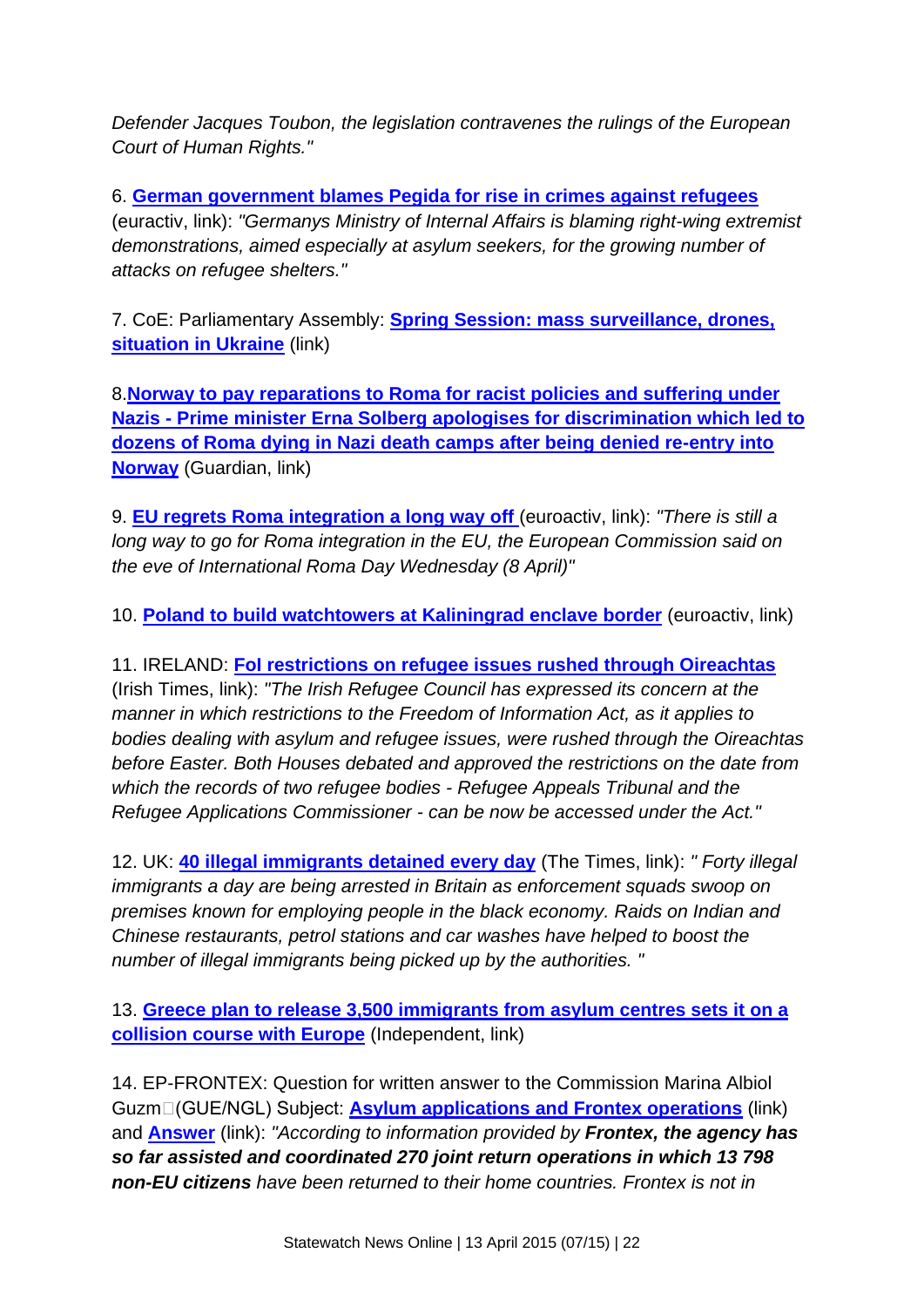*possession of any figures on how many people have applied for asylum during these operations..."* [emphasis added]

15. **[ECRE has published an information note providing guidance to apply the](http://ecre.org/component/content/article/70-weekly-bulletin-articles/1014-ecre-publishes-guidance-on-the-application-of-the-recast-dublin-regulation.html)  [recast Dublin Regulation from the perspective of the fundamental rights of the](http://ecre.org/component/content/article/70-weekly-bulletin-articles/1014-ecre-publishes-guidance-on-the-application-of-the-recast-dublin-regulation.html)  [asylum seekers. The Dublin Regulation determines the Member State](http://ecre.org/component/content/article/70-weekly-bulletin-articles/1014-ecre-publishes-guidance-on-the-application-of-the-recast-dublin-regulation.html)  [responsible for the examination of an asylum application in the EU](http://ecre.org/component/content/article/70-weekly-bulletin-articles/1014-ecre-publishes-guidance-on-the-application-of-the-recast-dublin-regulation.html)** (link)

16. ETHICAL JOURNALISM NETWORK: *"This month we published a new report covering 18 countries and focusing on growing concerns inside media about newsroom bias and secret deals which undermine ethical values. [Untold Stories:](http://ethicaljournalismnetwork.org/assets/docs/220/136/92a87dc-d968188.pdf)  [How Corruption and Conflicts of Interest Stalk the Newsroom](http://ethicaljournalismnetwork.org/assets/docs/220/136/92a87dc-d968188.pdf)"* (link to pdf Report)

17. **[Germany eyes obligatory ID for Schengen flights](https://euobserver.com/justice/128229)** (euobserver, link): *"German interior minister Thomas de Maiziere has said the fact the air passengers in the EU's borderless region only need to present a ticket to board a plane is a "huge security problem"."*

18. EU:-ECHR: **[Opinion 2/13 of the Court of Justice](http://free-group.eu/2015/03/31/opinion-213-of-the-court-of-justice-on-access-of-the-eu-to-the-echr-one-step-ahead-and-two-steps-back/) on access of EU to the [ECHR One step ahead and two steps back](http://free-group.eu/2015/03/31/opinion-213-of-the-court-of-justice-on-access-of-the-eu-to-the-echr-one-step-ahead-and-two-steps-back/)** (EASFJ, link)

19. UK: **[Privacy, security and surveillance: tackling dilemmas and dangers in](https://www.wiltonpark.org.uk/wp-content/uploads/WP1361-Report.pdf)  [the digital realm](https://www.wiltonpark.org.uk/wp-content/uploads/WP1361-Report.pdf)** (Wilton Park, link)

20. **[Council of Europe anti-torture Committee publishes report on the Czech](http://www.cpt.coe.int/documents/cze/2015-03-31-eng.htm)  [Republic](http://www.cpt.coe.int/documents/cze/2015-03-31-eng.htm)** (link) and see: **[Report](http://www.statewatch.org/news/2015/mar/coe-cpt-czech-rep-report.pdf)** (pdf): *" Particular attention was paid to the situation of juveniles, high-security and life-sentenced prisoners. For the first time in the Czech Republic, the delegation examined the treatment of and legal safeguards offered to persons held under the court-ordered measure of security detention at Brno Prison. Further, the delegation visited a detention centre for foreigners as well as a psychiatric hospital where it examined the situation of involuntary patients. The report also deals with the issue of surgical castration of sex offenders which was the subject of consultations with representatives of the relevant national authorities."*

21. **[Eurozone can't survive in current form, says PIMCO -](http://www.telegraph.co.uk/finance/economics/11501280/Eurozone-cant-survive-in-current-form-says-PIMCO.html) Single currency area [must become a "United States of Europe" in order to secure its future, says](http://www.telegraph.co.uk/finance/economics/11501280/Eurozone-cant-survive-in-current-form-says-PIMCO.html)  [manager of world's largest bond fund](http://www.telegraph.co.uk/finance/economics/11501280/Eurozone-cant-survive-in-current-form-says-PIMCO.html)** (Telegraph, link)

22. IRELAND: **[Gardaould be given access to PPS numbers of two million](http://www.independent.ie/irish-news/news/garda-could-be-given-access-to-pps-numbers-of-two-million-drivers-31104150.html)  [drivers](http://www.independent.ie/irish-news/news/garda-could-be-given-access-to-pps-numbers-of-two-million-drivers-31104150.html)** (Irish News, link): *"Other measures examined by the multi-agency group include the exchange of PPS numbers between private vehicle buyers and sellers.... Also being reviewed is the linking of car-owners' PPS numbers for each new vehicle registration. Social security numbers being used to block people with unpaid fines*